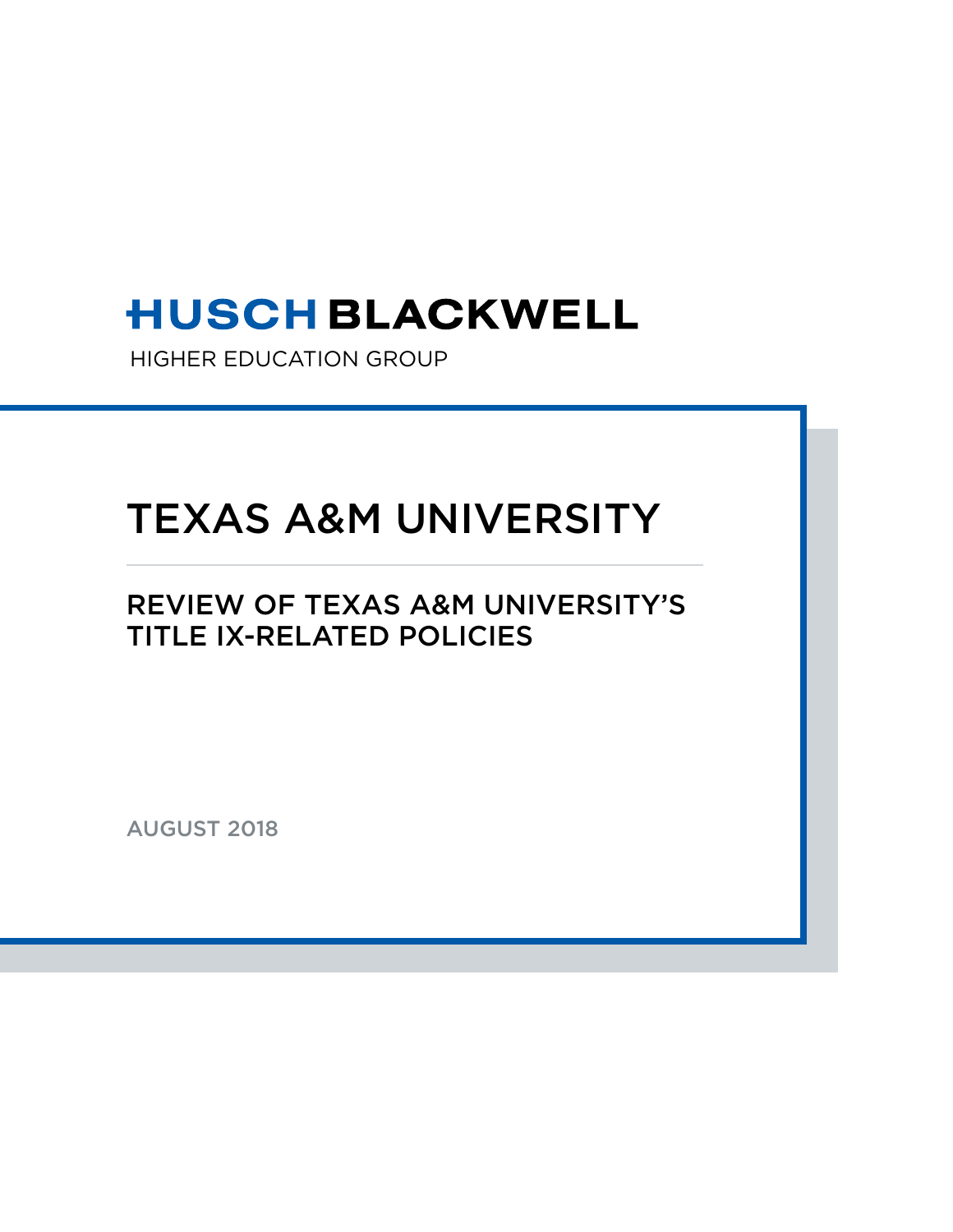# TABLE OF CONTENTS

| $\overline{\mathbf{3}}$ | <b>EXECUTIVE SUMMARY</b>                             |
|-------------------------|------------------------------------------------------|
| 4                       | <b>BACKGROUND</b>                                    |
| 4                       | <b>OVERVIEW OF APPLICABLE AUTHORITIES CONSIDERED</b> |
| 4                       | TITLE IX                                             |
| 5                       | <b>VAWA</b>                                          |
| 5                       | <b>EMERGING CASE LAW TRENDS</b>                      |
| 6                       | PEER BENCHMARKING                                    |
| 6                       | <b>COMPLIANCE WITH TITLE IX AND VAWA</b>             |
| 6                       | POLICIES CONSIDERED                                  |
| 7                       | TITLE IX REQUIREMENTS                                |
| 13                      | VAWA REQUIREMENTS                                    |
| 16                      | <b>FAIR AND EQUITABLE POLICY STATEMENTS</b>          |
| 18                      | CASE LAW TRENDS                                      |
| 21                      | <b>CONSENSUAL RELATIONSHIP POLICIES</b>              |
| 22 <sub>2</sub>         | <b>CONCLUSION</b>                                    |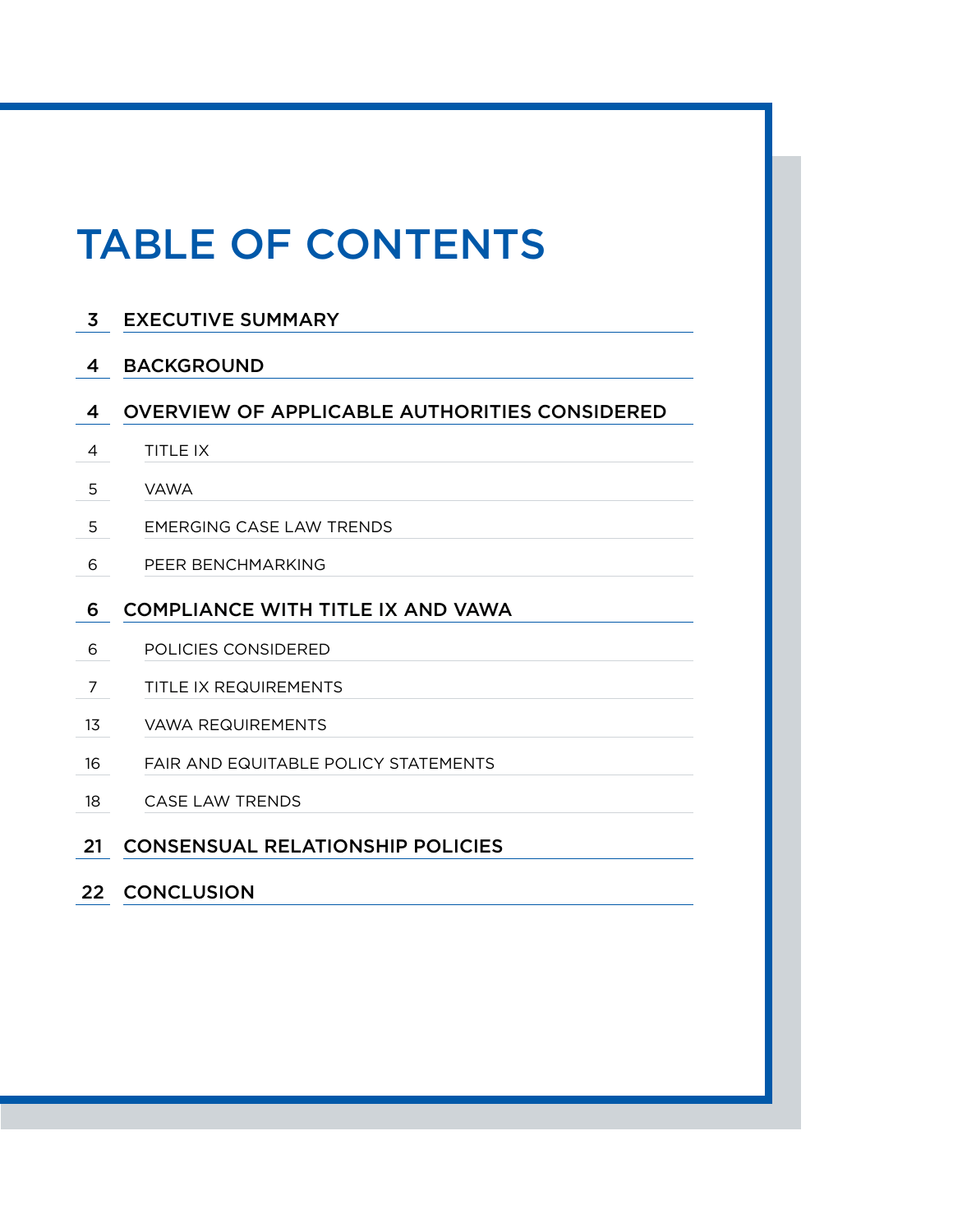## EXECUTIVE SUMMARY

Texas A&M University ("TAMU" or "the University") has engaged Husch Blackwell to conduct a Title IX program review related to its efforts to address and prevent sexual misconduct. We understand that TAMU's goal is to provide its community with a Title IX program that sets the standard in this area. Specifically, the University seeks to offer robust programming to prevent sex discrimination and sexual misconduct. It also wants to ensure that the manner in which it addresses complaints is equitable, traumainformed, fair, thorough and swift, while at the same time, reflects its values of cultivating and educating its community, and ensuring a welcoming and safe environment for all.

This report includes a detailed review of the University's Title IX-related policies to determine whether they meet current compliance and legal requirements, and whether they align with best practices. This report is limited to the documents that, taken together, serve as the foundation of the University's Title IX program. As outlined in more detail below, these documents include institutional policies, statements of administrative procedure, as well as system-wide regulations that impact the consortium members that form the Texas A&M University System, including 11 universities, 7 state agencies, and a system office.<sup>1</sup>

Of course, Title IX-related policies, such as those reviewed in this report, are only one aspect of an effective Title IX program. Through additional components of our work with the University, we will evaluate other critical aspects of the University's Title IX program, which may include procedures for evaluating reports of policy violations, (e.g., intake, investigation, adjudication, sanctions and appeals), coordination of Title IX and Clery Act compliance, campus climate, and the availability and effectiveness of training, prevention programming, outreach efforts and support services.

Altogether, our continued work with the University will assess not only how it explains its adherence to Title IX through its policies, but how it may improve upon the implementation of its Title IX program. This continued work will include a detailed review of relevant materials, and most importantly, extensive discussion with University community members this fall so that we may gather critical feedback and input directly from TAMU's campus community. This work is already underway, as we had the opportunity to have initial meetings with a number of University and student leaders, administrators and staff working on Title IX matters, as well as students from student government, Greek life, and women's advocacy groups. Much of that preliminary feedback is reflected in this report, and much of it will also inform additional work ahead. In the coming weeks, we look forward to continuing these discussions and scheduling time with faculty, staff and students so we can listen to their concerns and recommendations.

It is worth noting that our work is just one part of a broader Title IX review commissioned by President Young that also includes an internal review team working to identify areas for improvement in TAMU's Title IX policies and practices. We recognize that there may be some degree of overlap between our work and that of the internal review team. However, utilizing a multi-front approach with teams of varying perspectives will yield value in terms of more comprehensive, thorough and credible community feedback, as well as more options for consideration. As meaningful changes and areas for improvement are identified, we appreciate that TAMU will begin implementing those on a rolling basis and will ensure that our work does not impede or delay those efforts.

To summarize the findings in this report, we believe that TAMU must enhance the policies that underlie its Title IX program to meet its goals in this area. While the University's policies are generally compliant with applicable Title IX requirements and federal agency guidance, to raise the bar, they must be improved to better align with best practices and current trends, as well as core principles articulated through recent Title IX case decisions.

For instance, while the University defines key terms in its policies, some definitions may not be as clear or accessible as they could be. Likewise, the University's statements and expectations relating to Title IX processes are unusually segmented across a number of policies and rules, making them difficult to access and understand. We appreciate that this segmentation may be the result of a combination of factors, including the overlay of system-specific requirements onto University-specific policies, as well an interest in providing different populations (e.g., students, staff and faculty) with information that is customized for those audiences. In our view, a single policy relating to all aspects of sex discrimination would be easier to follow, and would therefore better serve the University's community. Nonetheless, after a thorough review of the applicable policies, we feel Texas A&M University has a strong foundation to build upon, and that adopting recommendations in this report will significantly advance the University's goal of elevating its program as one that best serves its community and is held out as a model for other institutions.

<sup>1</sup> Though we may refer to each policy, regulation or SAP separately throughout this report, we also collectively refer to these various documents as "Title IX-related policies."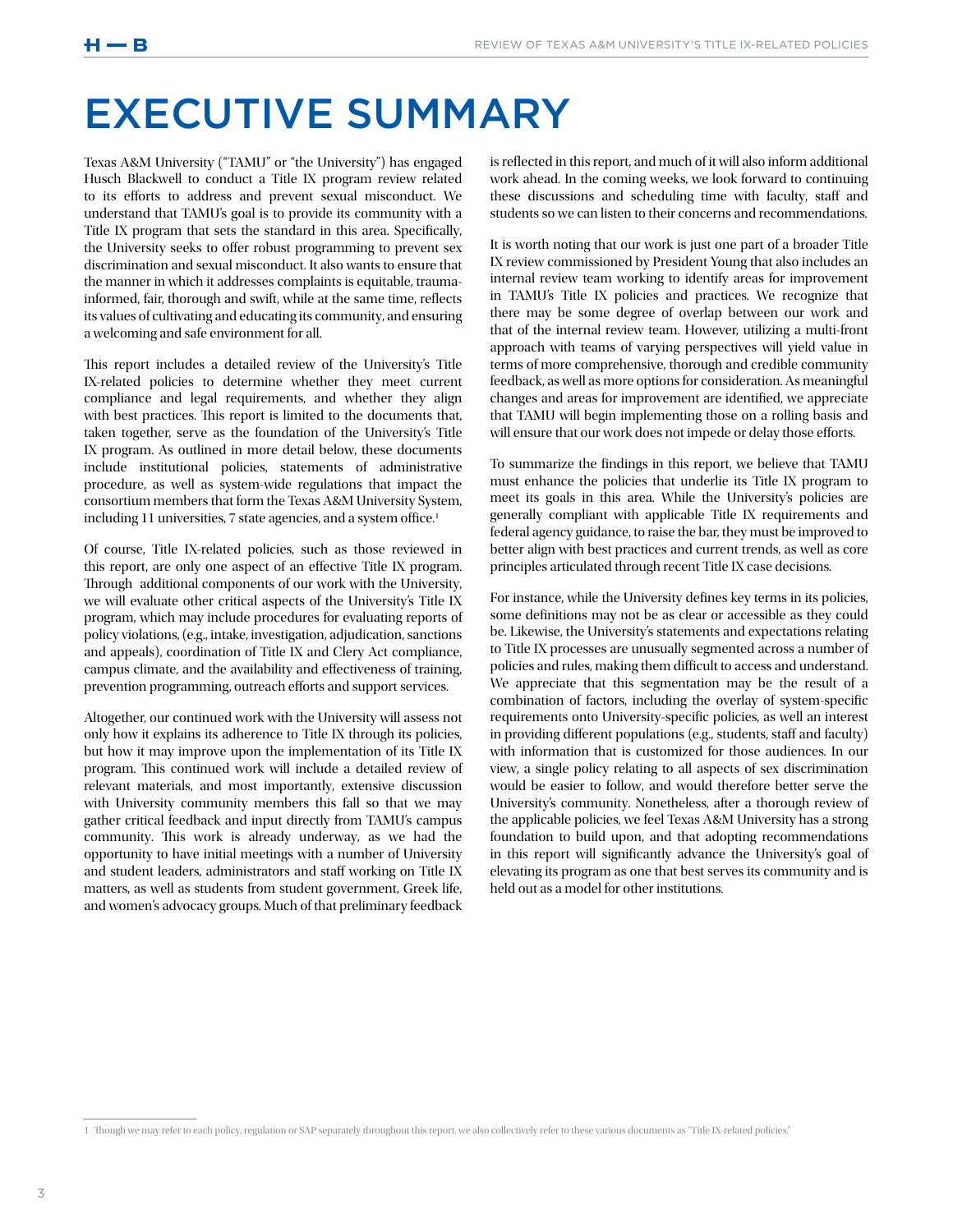## BACKGROUND

Title IX of the Education Amendments of 1972 ("Title IX") is a civil rights law intended to help eliminate sex discrimination and gender inequity in America's schools, colleges, and universities. While the reach of Title IX has historically provided protection from various forms of sex discrimination, including sexual harassment, sexual violence, and gender stereotyping, up until the last decade, much of the nation's attention to Title IX related to inequity in athletics.

This focus shifted in 2011 when the primary agency charged with enforcing Title IX, the U.S. Department of Education's Office for Civil Rights  $(^{\circ}OCR")$ ,<sup>2</sup> issued the first of several guidance documents that established extensive new compliance expectations for how colleges and universities prevent and address allegations of sexual misconduct. As a result, colleges and universities across the country have worked over the last 7 years to develop a Title IX infrastructure that supports their efforts in the areas of: prevention, awareness, and educational programming; resources for impacted parties; and investigation and adjudication of complaints.

After this period of increased vigilance by the higher education sector, in September 2017, OCR withdrew two critical guidance documents that have largely shaped institutions' Title IX programs.3 OCR also announced its plan to develop new Title IX regulations through the notice and comment rulemaking process. To date, OCR has not issued proposed rules. In addition to these changes in OCR guidance, we have seen significant case law developments through federal court decisions on Title IX-related disputes that are also driving changes to the way institutions respond to and investigate complaints. The state of Title IX is undoubtedly in flux. In our view, some Title IX compliance requirements are precise and specific, while others are subjective. Indeed, the federal courts that adjudicate Title IX lawsuits, and the OCR that enforces the law administratively, are not always consistent or clear in their interpretation of Title IX.

For that reason, it is our view that there is no panacea for sex discrimination and sexual misconduct. There is no one policy, no single training, and no specific investigation model that is "right" or "best." Instead, each institution must use its own expertise, authority and deference to develop a Title IX program that works for its community. In other words, Title IX policies and programs must not only address compliance requirements, but should also reflect the culture, educational values and community expectations, and they must be administratively achievable.

Given this, the Title IX policies and practices of colleges and universities are ever-evolving and improving. While institutions of higher education have embraced a culture of continuous improvement in this area, a number of trends and best practices have emerged. It is against this backdrop that we offer to Texas A&M University recommendations to better demonstrate compliance with applicable requirements and help this institution better serve its community. We note that while some recommendations may relate directly to Title IX compliance requirements, other suggestions may be entirely discretionary and should be considered by TAMU against its broader goals, culture, and educational values, as well as administrative resources and community expectations.

## OVERVIEW OF APPLICABLE AUTHORITIES CONSIDERED

## TITLE IX

Title IX is a federal law that prohibits discrimination on the basis of sex in educational programs and activities at colleges and universities that receive federal financial assistance. Sexual misconduct committed by students and employees can constitute prohibited sex discrimination if it is sufficiently severe so as to interfere with a person's participation in a school's programs and activities (i.e., it creates a "hostile environment"). Therefore, under Title IX, schools that receive federal funds have an obligation to respond to reports of sexual misconduct occurring in their programs and activities and to redress sexual misconduct that has occurred, and prevent its recurrence.

Institutions of higher education are subject to Title IX's legal and regulatory requirements as recipients of federal financial assistance. Because TAMU accepts federal financial assistance, namely federal student loans and grants under the Title IV student aid program, TAMU is subject to Title IX.

Our analysis of the University's compliance is rooted in the Title IX statute and regulations, as well as currently applicable OCR guidance. OCR has published several significant guidance documents discussing institutions' obligations under Title IX. As mentioned above, last year OCR withdrew extensive guidance that was issued during the Obama administration. Key OCR guidance documents on Title IX issues and the status of those documents are listed below. We have included the recently withdrawn guidance to the extent that it remains instructive as to current and best practices. In addition, some of the principles in the withdrawn

<sup>2</sup> The U.S. Department of Justice shares enforcement authority over Title IX with OCR. *See:* 2015 Resource Guide, FN 1, page 1, *https://www2.ed.gov/about/offices/list/ocr/docs/dcl-title-*<br>*ix-coordinators-guide-201504.pdf* 3 OCR's 2017 Dear Colleague Letter can be found at: *https://www2.ed.gov/about/offices/list/ocr/letters/colleague-title-ix-201709.pdf*; its 2017 Q&A Guidance can be found at: *https:// www2.ed.gov/about/offices/list/ocr/docs/qa-title-ix-201709.pdf*.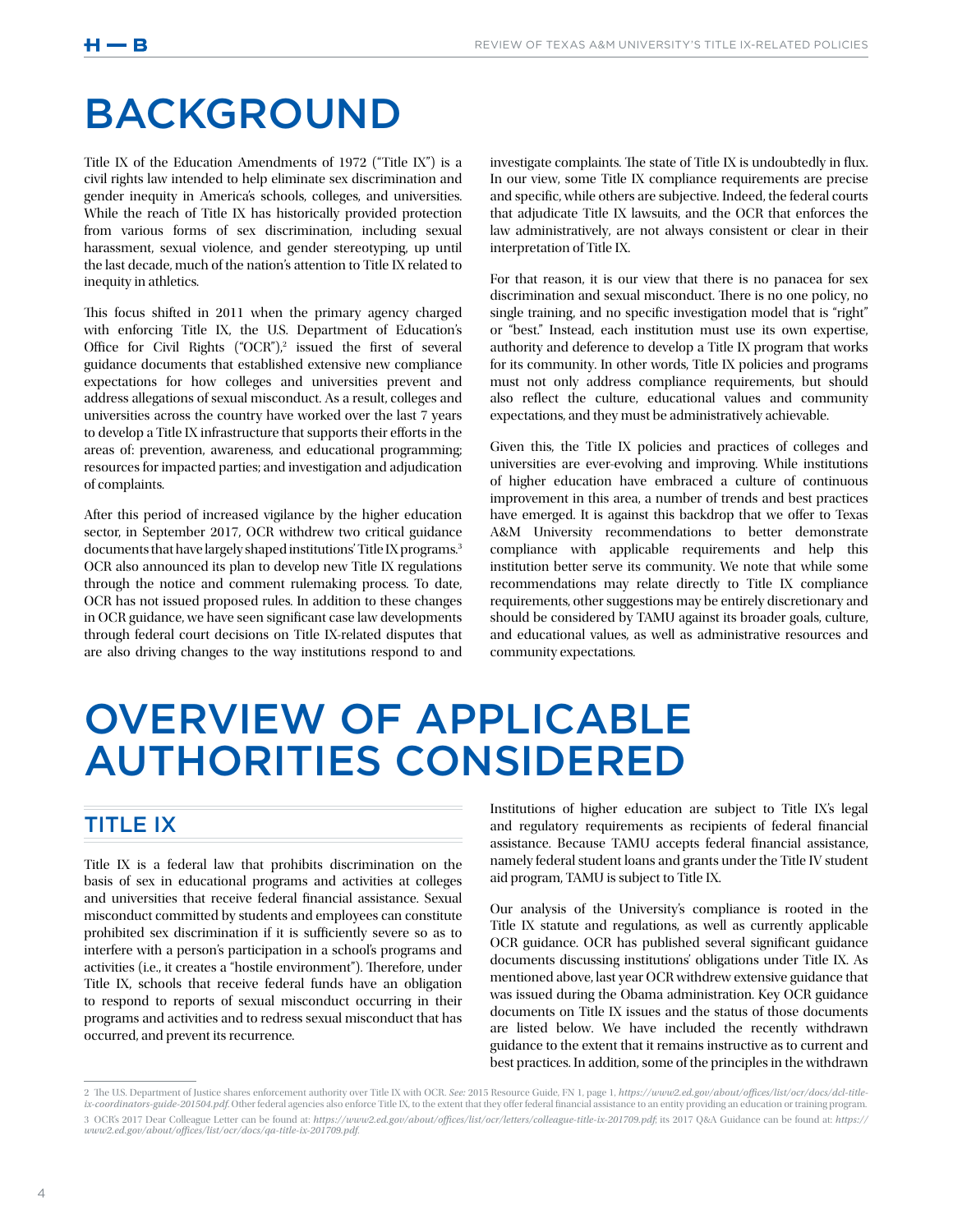guidance documents may be reinstated in the anticipated regulations that are expected to be released in proposed form, sometime in 2018.

## APPLICABLE

A document titled "Revised Sexual Harassment Guidance: Harassment of Students by School Employees, Other Students, or Third Parties" published in January 2001 ("2001 Guidance").4 This document explains that sexual harassment is covered by Title IX's prohibition against sex discrimination and describes an institution's responsibilities to prevent and address sexual harassment.

A Dear Colleague Letter published in April 2015 ("2015 DCL"). The 2015 DCL focuses on the role of an institution's Title IX Coordinator.5

A Title IX Resource Guide published in April 2015. This guide provides high-level information about various aspects of Title IX and its application to institutions and provides lists of other resources.6

A Dear Colleague Letter published on September 22, 2017 ("2017 DCL"). The 2017 DCL informs the higher education community that OCR intends to engage in rulemaking to develop new Title IX regulations, withdraws the 2011 DCL and 2014 Q&A Guidance and reaffirms the OCR's 2001 Guidance.7

A guidance document, in Question-and-Answer format, published on September 22, 2017 ("2017 Q&A Guidance"). In large part, the 2017 Q&A Guidance supplements the 2017 DCL by summarizing or further clarifying key points discussed in the 2017 DCL. The 2017 Q&A Guidance also provides additional information that an institution should consider when evaluating its Title IX compliance.<sup>8</sup>

## WITHDRAWN

A Dear Colleague Letter published in April 2011 ("2011 DCL"). The 2011 DCL substantially expands upon the 2001 Guidance and provides specific items that must be included (or that are strongly recommended to be included) in an institution's policy and procedures related to sexual harassment and sexual violence.<sup>9</sup>

A guidance document, in Question-and-Answer format, published in April 2014 ("Q&A Guidance").<sup>10</sup> In large part, the Q&A Guidance supplements the 2011 DCL by summarizing or further clarifying key points discussed in the 2011 DCL. The Q&A Guidance also provides additional information that an institution must consider when evaluating its Title IX compliance.

Collectively, we refer to applicable documents as the "Guidance Documents" or "Guidance" in the remainder of this report. While the Guidance Documents do not have the same force and effect as a statute or regulation, they do reflect OCR's position regarding Title IX enforcement in the event OCR investigates a particular institution's compliance with Title IX. As a result, most institutions have developed their policies and procedures to comply with the standards articulated in the Guidance.

## VAWA

The Violence Against Women Reauthorization Act of 2013 ("VAWA") is a federal law that amended the Jeanne Clery Disclosure of Campus Security Policy and Campus Crime Statistics Act ("Clery Act"). VAWA intersects with Title IX because it requires procedures for addressing not only complaints of sexual assault, but also complaints of dating violence, domestic violence, and stalking.11 Dating violence, domestic violence, and stalking will often also constitute sexual harassment or sexual violence, but not always. The result of the intersection between these laws is that institutions generally develop policies and procedures that address both reports of sexual harassment and sexual violence, as well as reports of dating violence, domestic violence, and stalking.

The University is subject to VAWA because it receives federal financial assistance, namely federal student loans and grants. The requirements included in VAWA are closely related to the core Title IX obligations and are instructive for assessing the University's alignment with applicable Title IX requirements and best practice, particularly as VAWA pertains to standards for addressing dating violence, domestic violence, and stalking. For this reason, we have also evaluated the University's policies against these regulatory requirements.

## EMERGING CASE LAW TRENDS

Our work was also informed by our review of court decisions involving relevant Title IX and constitutional due process issues within the Fifth Circuit Court of Appeals, which includes Texas, as well as other circuits. These cases focus primarily on three trends in Title IX civil claims: deliberate indifference, biased process/ erroneous outcome, and due process.

It is important to keep in mind that federal court decisions resolve injunctive or money damages claims asserted by a plaintiff against an institution. That said, in many cases, the standard for civil

<sup>4</sup> The 2001 Guidance can be found at: *http://www2.ed.gov/about/offices/list/ocr/docs/shguide.pdf*.

<sup>5</sup> The 2015 DCL can be found at: *http://www2.ed.gov/about/offices/list/ocr/letters/colleague-201504-title-ix-coordinators.pdf*.

<sup>6</sup> The Title IX Resource Guide can be found at: *https://www2.ed.gov/about/offices/list/ocr/docs/dcl-title-ix-coordinators-guide-201504.pdf*.

<sup>7</sup> The 2017 DCL can be found at: *https://www2.ed.gov/about/offices/list/ocr/letters/colleague-title-ix-201709.pdf*.

<sup>8</sup> The 2017 Q&A Guidance can be found at: *https://www2.ed.gov/about/offices/list/ocr/docs/qa-title-ix-201709.pdf*.

<sup>9</sup> The 2011 DCL can be found at: *http://www2.ed.gov/about/offices/list/ocr/letters/colleague-201104.pdf*.

<sup>10</sup> The Q&A Guidance can be found at: *http://www2.ed.gov/about/offices/list/ocr/docs/qa-201404-title-ix.pdf*.

<sup>11</sup> VAWA's regulations, which took effect on July 1, 2015, can be found at: *http://ifap.ed.gov/fregisters/attachments/FR102014FinalRuleViolenceAgainstWomenAct.pdf*.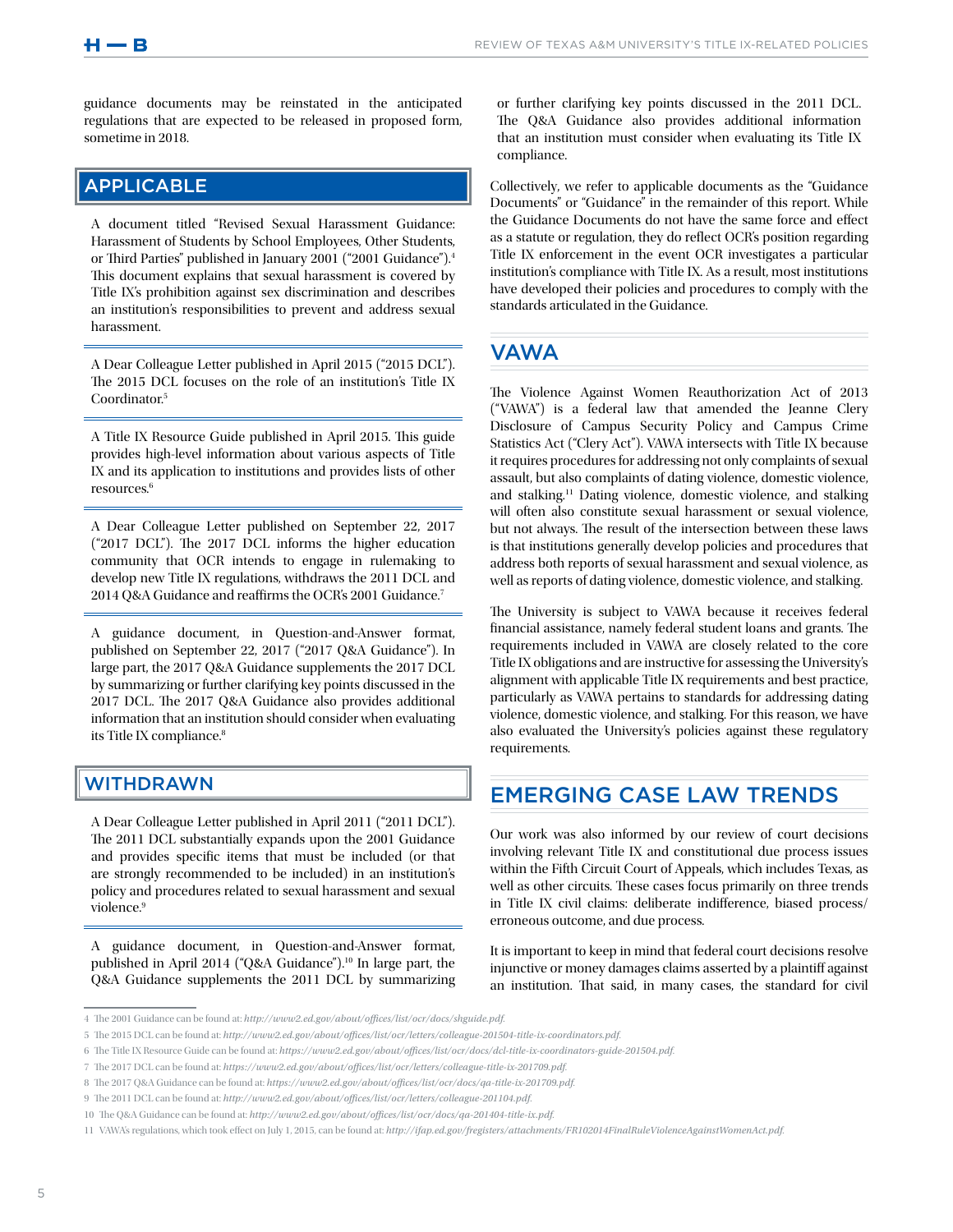liability is not the same as the standard for regulatory compliance (i.e., compliance with Title IX regulations or sub-regulatory guidance). For example, courts have often held that a failure to comply with Title IX regulations does not necessarily establish deliberate indifference sufficient to recover money damages under *Davis v. Monroe County Board of Education*. 12

Because each case we evaluated was decided on its facts, our reference to recent court decisions is only intended to provide instructive themes under each theory and to comment generally on how the University's policies relate to those themes. Such disputes are often so fact-specific that ascertaining a clear precedent is difficult, if not entirely elusive. For this reason, we do not render any opinion regarding how a hypothetical claim against the University would be resolved in light of recent case decisions. Instead, the University should work with its litigation counsel to carefully analyze the facts of any given dispute and the likely outcome of a lawsuit arising from such facts.

## PEER BENCHMARKING

Our work also included benchmarking key components of the University's policies in comparison to peer institutions. For purposes of these comparisons, we relied upon a cohort of fourteen (14) university peers: University of Florida, University of Georgia, University of Michigan, University of Minnesota, Purdue University, University of North Carolina at Chapel Hill, University of Texas at Austin, Indiana University, University of Illinois, University of Maryland, University of California Los Angeles, University of Washington, Arizona State University, and University of Virginia.

Due to the degree of variation and nuance within each institution's Title IX-related policies, our analysis necessarily relied upon estimation in order to categorize similar approaches. For this reason, our results identify broad trends and are presented in aggregate form. While we anticipate that the University will find our comparisons instructive, we have not identified institutions, as those universities are in the best position to speak to the specifics of their Title IX-related policies.

## COMPLIANCE WITH TITLE IX AND VAWA

## POLICIES CONSIDERED

## Student Policies

The University's key student policies related to Title IX and VAWA include the following:

Student Rule 47: Investigation and Resolution of Complaints Against The University Students for Sexual Harassment, Sexual Assault, Dating Violence, Domestic Violence, Stalking, and Related Retaliation (SSDDSR) *(http://student-rules.tamu.edu/rule47)*

- ǃ Student Rule 47 references other rules, including:
	- » Various subsections of Student Rule 24: Student Conduct Code *(http://student-rules.tamu.edu/ rule24)*
	- » Student Rule 26: Student Conduct Proceedings *(http://student-rules.tamu.edu/rule26)*
	- » Student Rule 27: Sanctions *(http://student-rules. tamu.edu/rule27)*
	- Student Rule 51: Student Conduct Separation and Appeal *(http://student-rules.tamu.edu/rule51)*
	- » Student Rule 58: University Disciplinary Appeals Panel *(http://student-rules.tamu.edu/rule58)*
- System Regulation 08.01.01 (http://policies.tamus. *edu/08-01-01.pdf)*
- ǃ Civil Rights Compliance 08.01.01.M1 *(http://rules.tamu. edu/PDFs/08.01.01.M1.pdf )*

## Employee Policies for Faculty and Staff

In addition to these policies applicable to students, we also reviewed the following University rules and procedures that address the investigation and resolution of discrimination complaints against faculty members, non-faculty employees and third parties.

- ǃ System Regulation 08.01.01 *(http://policies.tamus. edu/08-01-01.pdf)*
- ǃ Civil Rights Compliance 08.01.01.M1 *(http://rules.tamu. edu/PDFs/08.01.01.M1.pdf )*
- ǃ Investigation and Resolution of Complaints Against Non-Faculty Employees and Unrelated Third Parties for Illegal Discrimination, Sexual Harassment, or Related Retaliation Charges 08.01.01.M1.01 *(http://rules-saps. tamu.edu/PDFs/08.01.01.M1.01.pdf)*
- ǃ Investigation and Resolution of Complaints Against Faculty Members for Illegal Discrimination, Sexual Harassment, or Related Retaliation Charges 08.01.01.M1.02 *(http://rules. tamu.edu/PDFs/08.01.01.M1.02.pdf)*

<sup>12</sup> 526 U.S. 629 (1999).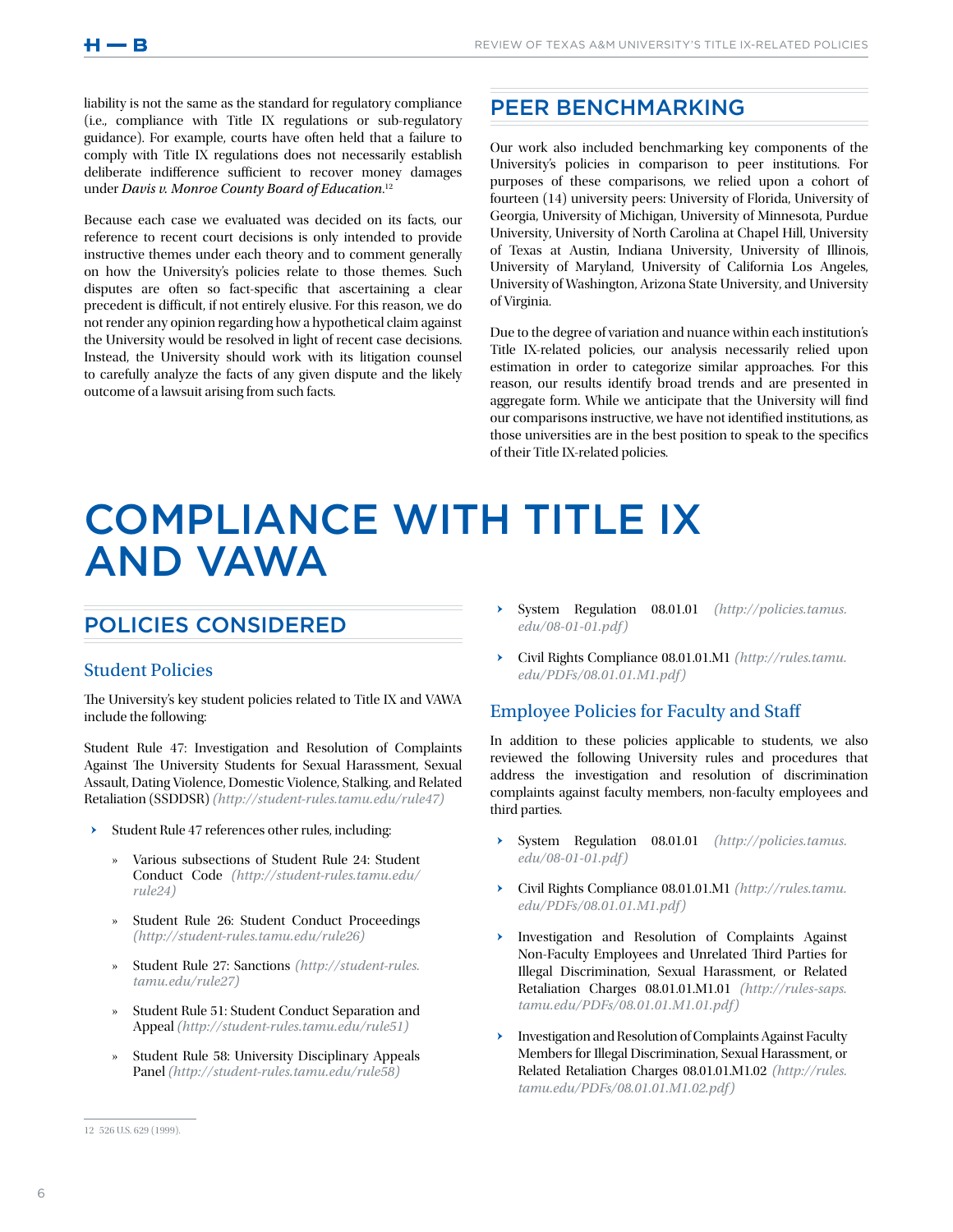These procedures reference related University policies, rules, and standard administrative procedures as follows:

- ▶ Complaint and Appeal Procedure for Faculty Members 32.01.01 *(http://policies.tamus.edu/32-01-01.pdf )*
- ǃ Complaint and Appeal Process for Non-Faculty Employees 32.01.02 *(http://policies.tamus.edu/32-01- 01.pdf)*
- > Discipline and Dismissal of Non-Faculty Employees 32.02.02 *(http://policies.tamus.edu/32-02-02.pdf )*
- ǃ University Rule 12.01.99.M2 *(http://rules-saps.tamu. edu/TAMURulesAndSAPs.aspx)*

## Nondiscrimination Statements

In addition, the University also has two nondiscrimination statements, as follows:

- University Statement on Harassment and Discrimination *(http://student-rules.tamu.edu/statement)*
- ǃ Notice of Nondiscrimination and Abuse *(http://vpfa. tamu.edu/media/642261/NoticeOfNonDiscrimination. pdf)*

## TITLE IX REQUIREMENTS

## Notice of Nondiscrimination

Title IX and other OCR-enforced statutes require institutions to publish a notice of nondiscrimination.<sup>13</sup> With regard to Title IX, the notice must advise prospective and current members of the institutional community of the following:

- $\rightarrow$  The institution does not discriminate on the basis of sex in its educational programs or activities, including, specifically, employment and admissions;
- The name or title, office address, telephone number, and email address of the designated Title IX Coordinator.

Importantly, the University's Notice of Nondiscrimination and Abuse is linked on the University's homepage and meets the requirements above. The University Statement on Harassment and Discrimination<sup>14</sup> does not meet the Title IX requirements noted above and thus does not independently satisfy the requirement for a notice of nondiscrimination. Specifically, the notice does not identify the contact information for the designated Title IX Coordinator, and the notice does not specifically state that the University's non-discrimination obligation extends to employment and admissions.

## The Title IX Coordinator

Institutions are also required to designate at least one individual to coordinate its Title IX compliance efforts and to receive complaints of sexual misconduct.15 TAMU has done this by designating Jennifer M. Smith as its Title IX Coordinator, and providing clear access to her contact information by posting it on the University's Title IX website.16

Based upon our review of the University's policies, however, we believe the role of this individual should be emphasized to align with applicable Guidance. Although other guidance has been withdrawn by the current administration, the 2015 DCL and accompanying resource guide regarding the expected role of Title IX Coordinators remain in effect. Ideally, the University's Title IXrelated policies should make it clear that the Title IX Coordinator is expected to fulfill essential functions. This is discussed in more detail below.

Similarly, in largely relying on the Student Conduct process to resolve sexual misconduct allegations, the role of the Title IX Coordinator in providing essential oversight of the process is notably unclear in the policies related to student sexual misconduct. For example, the Student Conduct Code includes information about the various responsibilities of the Student Conduct Administrator (the Vice President of Student Affairs or a designee), but never mentions the involvement of the Title IX Coordinator when matters of sexual misconduct are at issue. It is also not clear what the Title IX Coordinator's responsibilities are for overseeing the investigation process under Student Rule 47. These responsibilities should be delineated in the policies and should address the key areas of oversight identified in the 2015 DCL.

## Training and Education Programs

Training and educational programming designed to prevent sexual misconduct in the first instance is an important component of a strong compliance program. Indeed, OCR has continually conveyed the importance of training and educational programming in the realm of Title IX.17 These expectations overlap with training and educational programming requirements imposed by VAWA.18 Through training required under applicable federal law, the University trains and educates its community about its policies and commitment to investigating and resolving sexual misconduct complaints, as well as preventing sexual misconduct. Effectiveness of such training will be evaluated in future components of our review.

<sup>13</sup> *See* 34 C.F.R. § 106.9; OCR Fact Sheet (August 2010), available at: *http://www2.ed.gov/about/offices/list/ocr/docs/nondisc.html*.

<sup>14</sup> *See http://student-rules.tamu.edu/statement*.

<sup>15</sup> *See* 34 C.F.R. 106.8(a); *See* also: 2015 DCL and 2015 Resource Guide; *See also*, 2017 Q&A Guidance, Answer, Question 1.

<sup>16</sup> *See https://urc.tamu.edu/title-ix/*.

<sup>17</sup> *See* 2015 DCL, (discussion of training for Title IX Coordinators).

<sup>18</sup> See VAWA regulations 34 C.F.R. 668.46(k)(2)(ii) (discussion of training for officials involved in investigations and final decisions relating to disciplinary actions of alleged dating/domestic violence, stalking or sexual assault).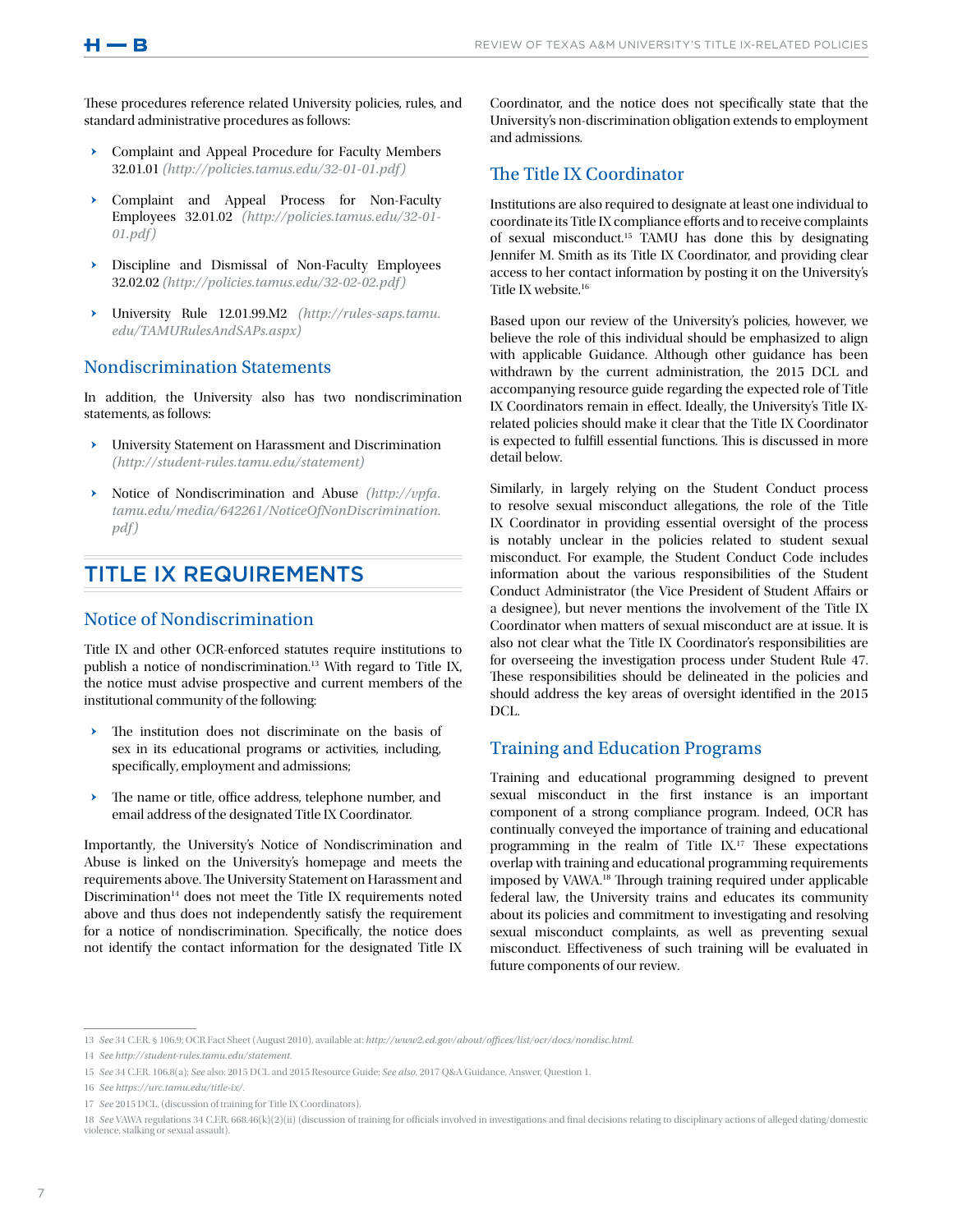## Key Statements of Policy

Below we outline the information that should be covered in the University's student and employee policies related to sexual misconduct in order to demonstrate compliance with Title IX requirements.

#### *An adequate definition of sexual harassment.19*

The definition of sexual harassment is found in Student Rule 47.11 and in the "Definitions" section of System Regulation 08.01.01. These definitions are not entirely consistent. In addition, there are inconsistencies with the following terms: "dating violence," "domestic violence," and "stalking." We recognize that in many cases, definitions in the Student Rules may be more restrictive and specific than the System Regulations, which may be intended to set a simpler standard for a broader set of agencies. However, listing definitions in multiple locations may create confusion and redundancy, thereby making the policy less readable. In addition, defining terms in multiple policies leads to the potential for inconsistencies in definitions, particularly over time as definitions may be updated in one location but not in the others.

#### *An explanation as to when sexual harassment creates a hostile environment.20*

ǃ Student Rule 47.11 adequately introduces the concept of hostile environment sexual harassment. However, the rule does not explain what factors the University will consider in determining whether conduct rises to the level of creating a hostile environment. This deficiency can be addressed by including System Regulation 08.01.01's definition of "hostile environment" within the "Definitions" section in Student Rule 47.11. While the System Regulation can also be cross-referenced, we have concern that this is not a clear way to present information to a reader. Instead, an alternative is to directly incorporate the definition of hostile environment into the Student Rule itself for ease of use.

### *Examples of the types of conduct that constitute sexual harassment.21*

While the definition of sexual harassment describes in concept what sexual harassment is, it does not provide any concrete examples.

**BENCHMARKING NOTE:** Of the 14 schools evaluated, only 2 do not offer clear examples of sexual harassment in their policies. Most institutions have robust lists of examples, while only 3 of the 14 with examples have very brief examples.

**EXAMPLES:** Unreasonable pressure for a dating, romantic, or intimate relationship; unwelcome touching, kissing, hugging, rubbing, or massaging; unnecessary references to parts of the body; sexual innuendos, jokes, humor, or gestures; displaying sexual graffiti, pictures, videos or posters; using sexually explicit profanity; asking about, or telling about, sexual fantasies, sexual preferences, or sexual activities.

## *An adequate definition of sexual violence.22*

The University satisfies this requirement.

ǃ We note that the definition of sexual assault in System Regulation 08.01.01 is potentially broader than the definitions included in Student Rule 24 and 47, as it references the FBI's Uniform Crime Reporting program. 34 CFR 668.46(a).

#### *An adequate definition of "consent" (as it relates to sexual misconduct).23*

- A definition of consent can be found in Student Rule 47.11, Student Rule 24.1.6, and in the "Definitions" section of System Regulation 08.01.01. The two Student Rules define consent in the same way, but the term is defined differently in the System Regulation. This inconsistency should be addressed.
- ▶ In the definition of consent contained in Student Rules 47.11 and 24.1.6, incapacitation is mentioned, but the term incapacitation is not defined. Because there is a definition of incapacitation found in Student Rule 24.1.10, we recommend either including the definition verbatim in Student Rules 47.11 and 24.1.6, or including a specific cross-reference (i.e., "a person who is incapacitated (see student Rule 24.1.10 for definition) clearly and visibly is not able to give *consent* to sexual activity"). Again, as stated above, we are concerned, however, that a cross reference is not the most effective way of presenting this information.
- Further, Student Rule 47.11 and Student Rule 24.1.6 state that, for incapacitation to disable a person's ability to consent, the incapacitation must be "clear" and visible" (i.e., "A person who is *clearly and visibly* incapacitated . . . ."). The Guidance makes no distinction between incapacitation and incapacitation that is clear and visible. If the intent of the current language is to afford fairness to an alleged perpetrator where the incapacity is not apparent, we suggest revising the language as follows: "A person that a reasonable person would recognize as incapacitated is not able to give *consent* to sexual activity." In our experience, it is also useful to provide examples of potential signs of incapacitation such as slurred or incomprehensible speech, vomiting, inhibited physical

<sup>19</sup> 2001 Guidance, discussion on the definition of harassment, p. v.

<sup>20</sup> *Id.*

<sup>21</sup> 2001 Guidance, discussion on quid pro quo and hostile environment and accompanying examples, pp. 5-7.

<sup>22</sup> 2015 Resource Guide, discussion on sex-based harassment, p. 15.

<sup>23</sup> *Id.*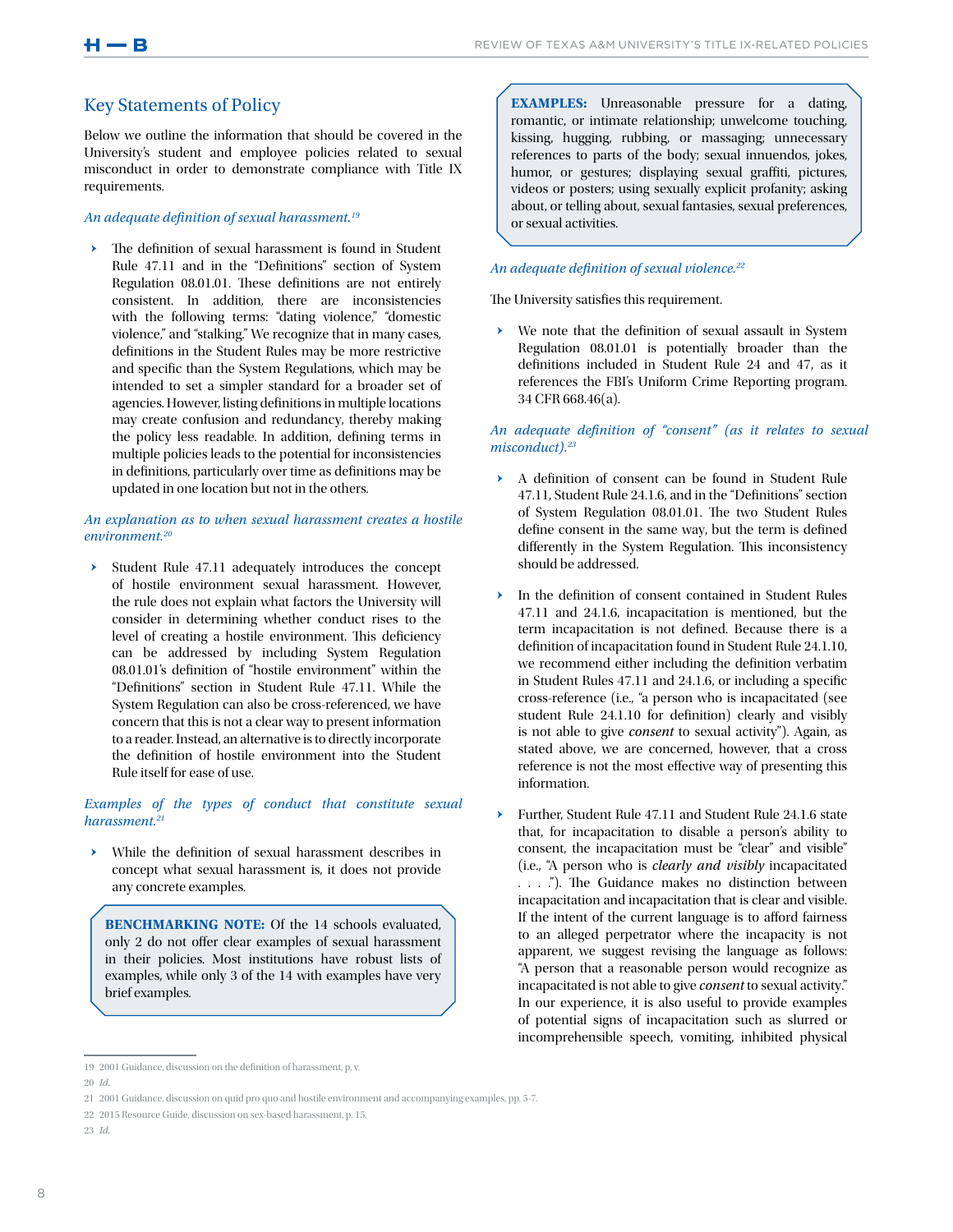faculties (i.e. stumbling, inability to hold items), and incontinence.

Many institutions' policies emphasize that consent means freely agreeing to sexual activity, rather than submitting to it as a result of force or coercion. Although force and coercion are included in the definition of sexual abuse, we recommended adding a statement to the consent definition that consent cannot be obtained from the use of physical force, intimidation, or coercion if these actions prevent an individual from freely choosing whether to have sexual contact.

**BENCHMARKING NOTE:** Seven universities of the 14 evaluated include definitions of coercion in their policies. Further, all but 3 institutions' policies expressly state that consent can be withdrawn.

**EXAMPLES:** "The use of an unreasonable amount of pressure to gain sexual access. Coercion is more than an effort to persuade, entice, or attract another person to have sex. In evaluating whether coercion was used, the University will consider: (i) the frequency of the application of the pressure, (ii) the intensity of the pressure, (iii) the degree of isolation of the person being pressured, and (iv) the duration of the pressure."

"Coercion includes conduct, intimidation, and express or implied threats of physical or emotional harm that would reasonably place an individual in fear of immediate or future harm and that is employed to persuade or compel someone to engage in sexual contact."

"Coercion may consist of physical force, intimidation, threats, or severe or persistent pressure that would reasonably cause an individual to fear significant consequences if they refuse to engage in sexual contact."

Finally, many institutions' definitions of consent include the point that consent can be withdrawn any time during a sexual encounter. We recommend adding language to clarify that consent can be withdrawn, and that sexual activity must cease if consent is withdrawn by clear, outward communication, verbal or otherwise.

*An explanation that prohibited sex discrimination covers sexual harassment, including sexual violence.24*

#### The University satisfies this requirement.

*Sexual harassment and sexual violence are prohibited when the alleged perpetrator and victim are members of the same sex.25*

 $\rightarrow$  While we understand that the University prohibits sexual misconduct regardless of the sex of the parties, we recommend making this prohibition explicit given applicable Guidance on this point. In our experience, OCR has historically reviewed institutions' policies for specific prohibitions in this regard.

#### *Title IX covers claims of harassment based on failure to conform to stereotypical notions of masculinity or femininity (i.e. gender stereotyping).26*

Guidance has long taken the position that gender *stereotyping* is a form of sex discrimination, and courts have generally agreed with this view. Accordingly, we recommend that TAMU include within its policies a list of example acts of sexual harassment that illustrate the concept of gender stereotyping.

## *Title IX protects all students regardless of national origin.*

The 2015 Resource Guide specifically provides that Title IX protections apply regardless of national origin. Notably, OCR's Withdrawn 2014 Q&A Guidance specifically extended to individuals irrespective of national origin, immigration status or citizenship. While this guidance has been withdrawn, an individual's immigration status and citizenship should have no impact on an individual's ability to be protected from misconduct, and, given the commitments clearly expressed in the policy, we have no reason to believe the University is not applying the policy equally to community members regardless of national origin, immigration status, or citizenship status. We recommend, however, that the University consider including a short statement explicitly addressing this standard.

#### *Retaliation is prohibited.27*

The University satisfies this requirement in Student Rule 47 and System Regulation 08.01.01.

While the policies clearly state the prohibition on retaliation, the term is not defined. We recommend that TAMU consider including a definition of retaliation in its policies.

**EXAMPLES:** Retaliation: an action, performed directly or through others, that is aimed to deter a reasonable person from engaging in a protected activity or is done in retribution for engaging in a protected activity. Action in response to a protected activity is not retaliatory unless (a) it has a materially adverse effect on the working, academic, or other University-related environment of an individual; and (b) it would not have occurred in the absence of the protected activity.

<sup>24</sup> 2015 Resource Guide, discussion on sex-based harassment, p. 15.

<sup>25</sup> 2001 Guidance, discussion of harassment by parties of the same sex as the victim, pp. 25-26, FN 11.

<sup>26</sup> *Id.*

<sup>27</sup> 34 C.F.R. § 106.71 (incorporating by reference 34 C.F.R. § 100.7(e)); and 2015 Resource Guide, p. 24.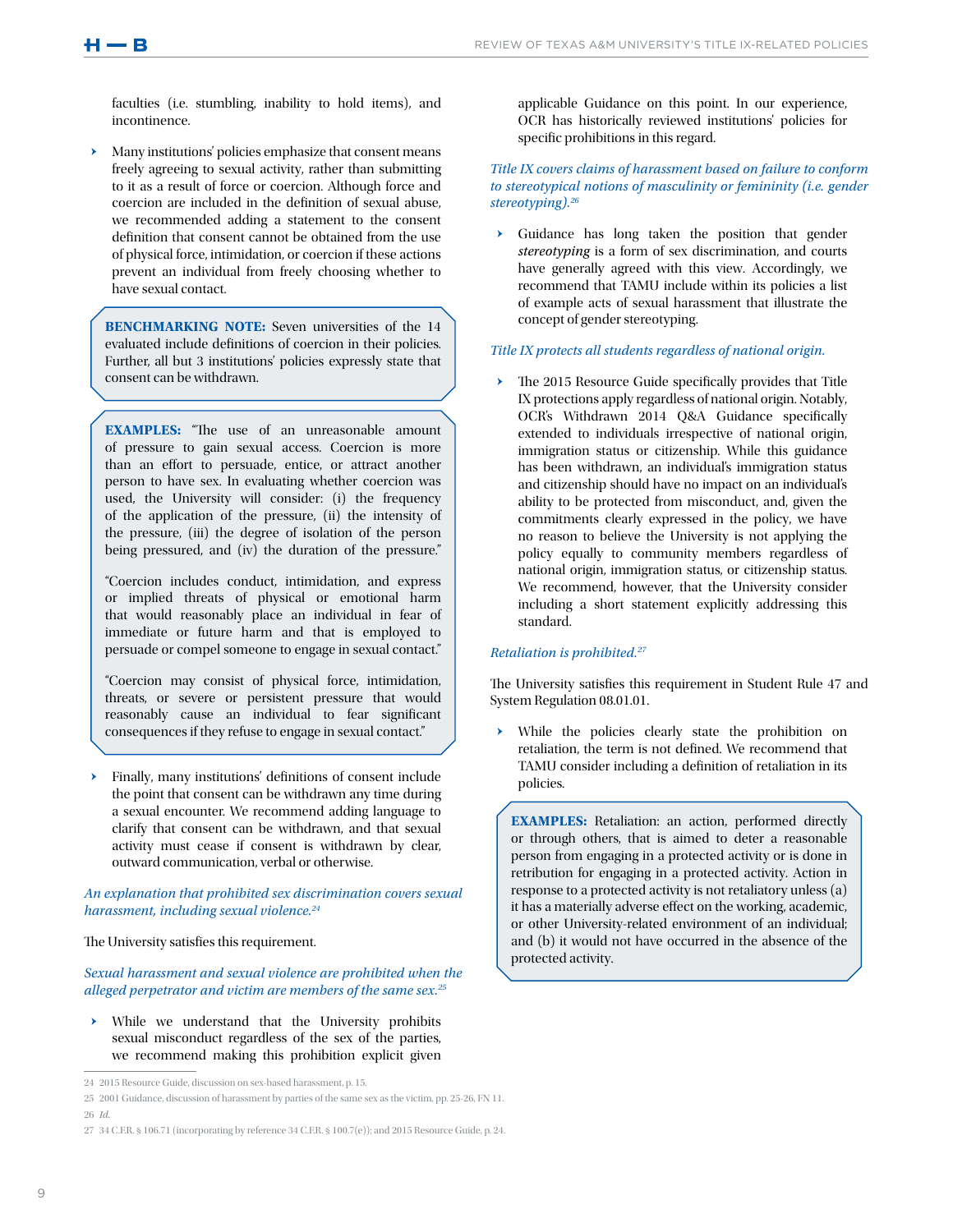*Examples of materially adverse action that could constitute retaliation include, but are not limited to:*

• Giving a negative performance evaluation or grade;

• Negative decisions relating to one's work assignment, vacation or promotion or advancement opportunities (employment or academic);

- Reducing one's salary;
- Removal from a student organization, academic program, or lab;
- Interfering with a job search;
- Engaging in harassing conduct that is sufficiently severe, pervasive and/or persistent to create a hostile environment, judged by both an objective and subjective perspective; and
- Threats to engage in any of the actions listed above.

*Include the name or title, office address, telephone number, and email address of the Title IX Coordinator.28*

 $\rightarrow$  While this information is provided online,<sup>29</sup> which is linked to the online version of Student Rule 47, it should also be included in the University's policies.

*Title IX Coordinator responsibilities include (1) overseeing the process of responding to sexual misconduct complaints, and (2) identifying and addressing any patterns or systemic problems that arise during the review of such complaints. The policies should include a statement regarding the Title IX Coordinator's responsibilities that cover these concepts.* 

As noted above, we have concerns about whether the policies reflect a University practice ensuring that Title IX Coordinator is fulfilling critical oversight roles. In addition to the examples above, the Title IX Coordinator does not apparently have responsibility for overseeing complainant requests for confidentiality. Balancing complainant requests for confidentiality with the University's responsibility to maintain an environment free from sex discrimination as a result of a reported incident of sexual misconduct requires careful consideration and analysis, and the Title IX Coordinator should provide oversight of—if not make—these determinations. Overriding requests for confidentiality can result in complaints from both complainants and respondents. As such, this decision-making process should be explicitly outlined in the policies and the role of Title IX Coordinator on this point should be clear, particularly as it relates to students, as well as faculty and staff. As a practice point, we also recommend that differences between confidentiality and privacy be clearly explained.

### *A school should make clear to all of its employees and students which employees have an obligation to report sexual misconduct so that students can make informed decisions about whether to disclose information to those employees and so the employees know of their reporting obligations.30*

- ǃ Technically, under Title IX, only a school's "responsible employees" have an obligation to report incidents of sexual misconduct. The 2001 Resource Guide specifies responsible employees as those (1) who have the authority to take action to redress sexual misconduct; (2) who have been given the duty of reporting incidents of sexual misconduct or any other misconduct by students to the Title IX Coordinator or other appropriate school designee; or (3) who could reasonably be believed to have this authority or duty. In lieu of designating "responsible employees," some institutions choose to require, as a matter of institutional policy, that all of its employees report information about sexual misconduct. In our experience, requiring all employees to report sexual misconduct, as opposed to identifying responsible employees, eliminates confusion about who must report and in what circumstances. This universal requirement (excluding confidential reporters) is arguably easier to communicate to employees-clearly articulating the University's expectation that employees fulfill this reporting obligation.
- Under Title IX, a school has notice of sexual misconduct if a responsible employee "knew or, in the exercise of reasonable care should have known." TAMU requires all of its employees (except designated confidential resources) to report instances of sex discrimination, sexual harassment, and related retaliation. This is discussed in Student Rule 47.4, with a reference to System Regulation 08.01.01. While the information provided is generally appropriate, it would be beneficial to explain to students the implications of all employees being required to report. With that in mind, consider adding a sentence similar to the following: "Students, staff and faculty should be aware that sharing information regarding sex discrimination, sexual harassment, or related retaliation with an employee of the University, other than a designated

Information about the Title IX Coordinator's responsibilities is included on-line and is linked to Student Rule 47. There is a short paragraph in the "How do I report Title IX issues?" section describing the responsibilities of the Title IX Coordinator. System Regulation 08.01.01 does not, however, include the Title IX Coordinator's title, contact information or responsibilities. We recommend that a description be included in System Regulation 08.01.01, and, at a minimum, an additional sentence should be added to the policies explaining that the Title IX Coordinator is responsible for identifying and addressing any patterns or systemic problems of sex discrimination at the University. Similar language could also be added to the Notice of Nondiscrimination and Abuse.

<sup>28</sup> 34 C.F.R. § 106.8(a); 2015 Resource Guide, p. 6.

<sup>29</sup> *See https://urc.tamu.edu/title-ix/*.

<sup>30</sup> 2001 Guidance, discussion on notice of harassment, p. 13.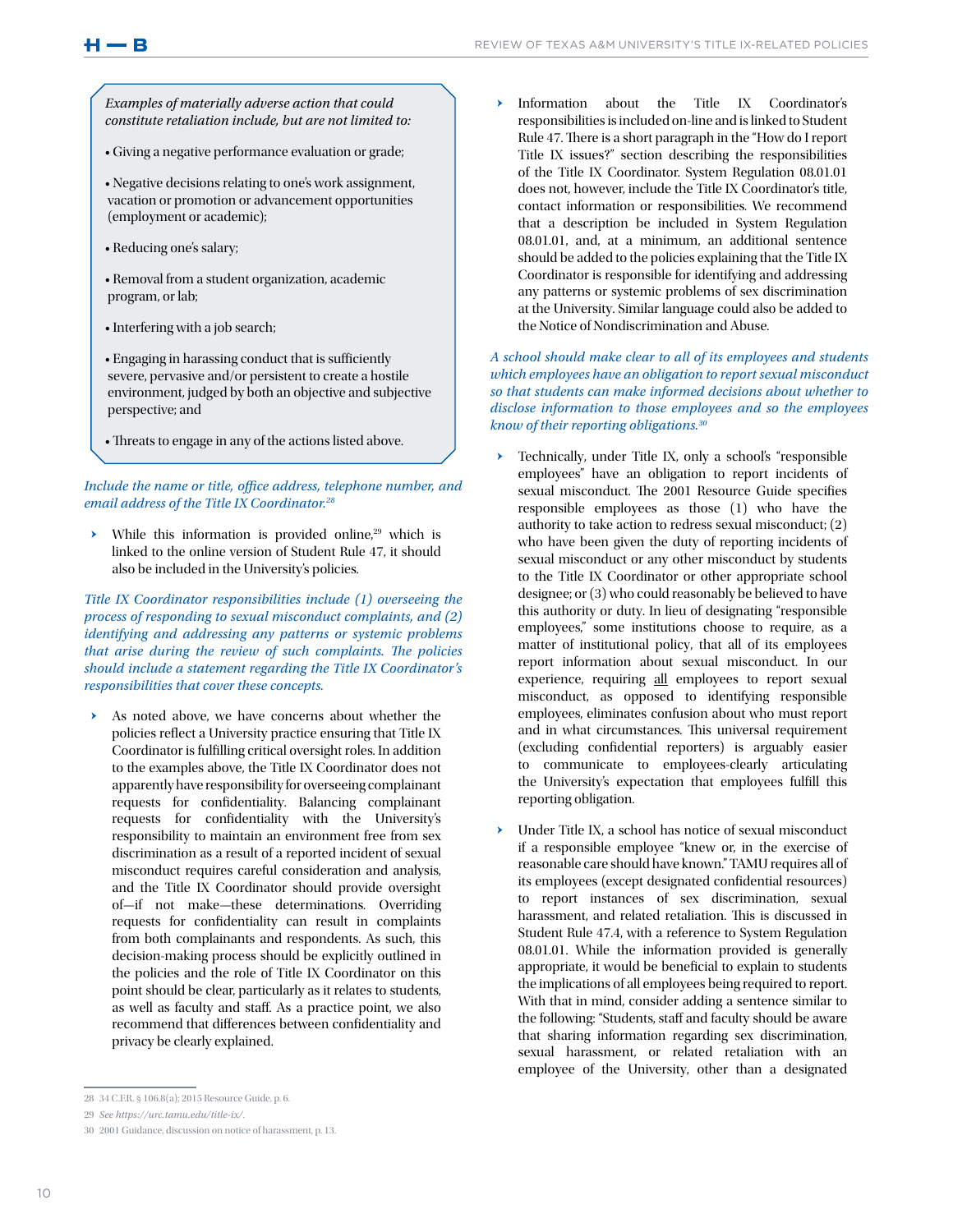$H \rightarrow B$ 

confidential resource, will result in that employee sharing the information with an appropriate University official for review and investigation."

**BENCHMARKING NOTE:** Although we recommend that universities generally designate all of their employees as responsible employees, we note that of the 14 peer institutions we evaluated, only 6 designate all employees in this way; the remaining 8 are extremely broad in their designation by listing categories of employees (generally administrators, faculty and those in supervisory roles). We believe that TAMU's approach to designate all of its employees as responsible employees is a best practice. Indeed, because every responsible employee must be clearly aware of their reporting obligation, this practice may reduce any confusion about whether an employee is, or is not, a responsible employee.

## Key Procedural Elements

Title IX requires that schools adopt and publish grievance procedures providing for prompt and equitable resolution of student and employee complaints of sex discrimination,<sup>31</sup> including sexual harassment and sexual violence.32 In this section we identify procedural elements required for the University's policies and procedures to align with Title IX guidance.

*A statement of the school's jurisdiction over sexual misconduct complaints. The school will take steps to respond to sexual misconduct that initially occurred off school grounds if such conduct occurred in the context of an educational program or activity, and redress a hostile environment that occurs on campus, even if it relates to off-campus activities.33*

- The 2017 Guidance emphasizes a focus on the "programs" and activities" analysis when considering whether offcampus conduct falls under Title IX's discrimination prohibition. The Guidance restates OCR's previous interpretation of Title IX that "a university does not have a duty under Title IX to address an incident of alleged harassment where the incident occurs off-campus and does not involve a program or activity." The Guidance goes on to note, in a footnote, however, that schools are responsible for redressing a hostile environment that occurs on campus even if it relates to off-campus activities.
- We recommend that the University include statements about its jurisdiction over off-campus conduct in locations other than Student Rule 24 (Student Conduct Code). Rule 24 states the following:
	- The Student Conduct Code shall apply to conduct that occurs on University premises and/or at University sponsored activities or any other

activity which adversely affects the University community and/or the pursuit of its objectives (mission). This action may be taken for either affiliated or non-affiliated activities. The University may take action in situations occurring off university premises involving: student misconduct demonstrating flagrant disregard for any person or persons; or when a student's or student organization's behavior is judged to threaten the health, safety, and/or property of any individual or group. Using his/her sole discretion, the Vice President for Student Affairs or his/her designee shall decide whether the Student Conduct Code shall be applied to conduct occurring off campus, on a case-by-case basis.

- First, a statement of the University's jurisdiction over alleged off-campus sexual misconduct should be included in the other applicable policies (System Regulation 08.01.01 and Student Rule 47). In addition, the absence of any mention of the Title IX Coordinator is notable here, and raises potential concerns. The Title IX Coordinator, not only the Vice President for Student Affairs, should be responsible for decision about the University's jurisdiction over off-campus conduct.
- In addition, we recommend that the University modify current policy language to clarify whether the University intends to have jurisdiction over alleged sexual misconduct by students who have been admitted to the University but have not yet arrived on campus or begun participating in the University's programs or activities. Student Rule 24 defines the term "student." Including this definition in Student Rule 47—either verbatim or through cross-reference—would provide greater clarity regarding the scope of Rule 47.

### *Notice must be given to campus community members of the grievance procedures and where complaints can be filed.34 Must have procedures that apply to complaints against students, employees, and third parties.35*

ǃ While System Regulation 08.01.01, Student Rule 47 (and accompanying student rules) and System Administrative Procedures generally outline the processes employed when the University receives reports of sexual misconduct, with the policies relating to sexual misconduct being spread across multiple Student Rules and the System Regulation, the structure can be difficult to navigate and challenging for a lay person—particularly a student—to understand. In general, we recommend the University consider ways to centralize the prohibitions related to sexual misconduct applied to all University community members, while clearly referencing the different resolution applied to various categories of respondent. For example, the University could create an omnibus sexual misconduct policy applicable to all

<sup>31 34</sup> C.E.R. § 106.8.

<sup>32</sup> 2015 DCL, discussion on sex-based harassment, p. 15.

<sup>33</sup> 2017 Q&A Guidance, discussion at FN 3.

<sup>34 34</sup> C.E.R. § 106.8.

<sup>35</sup> 2001 Guidance, p. 19.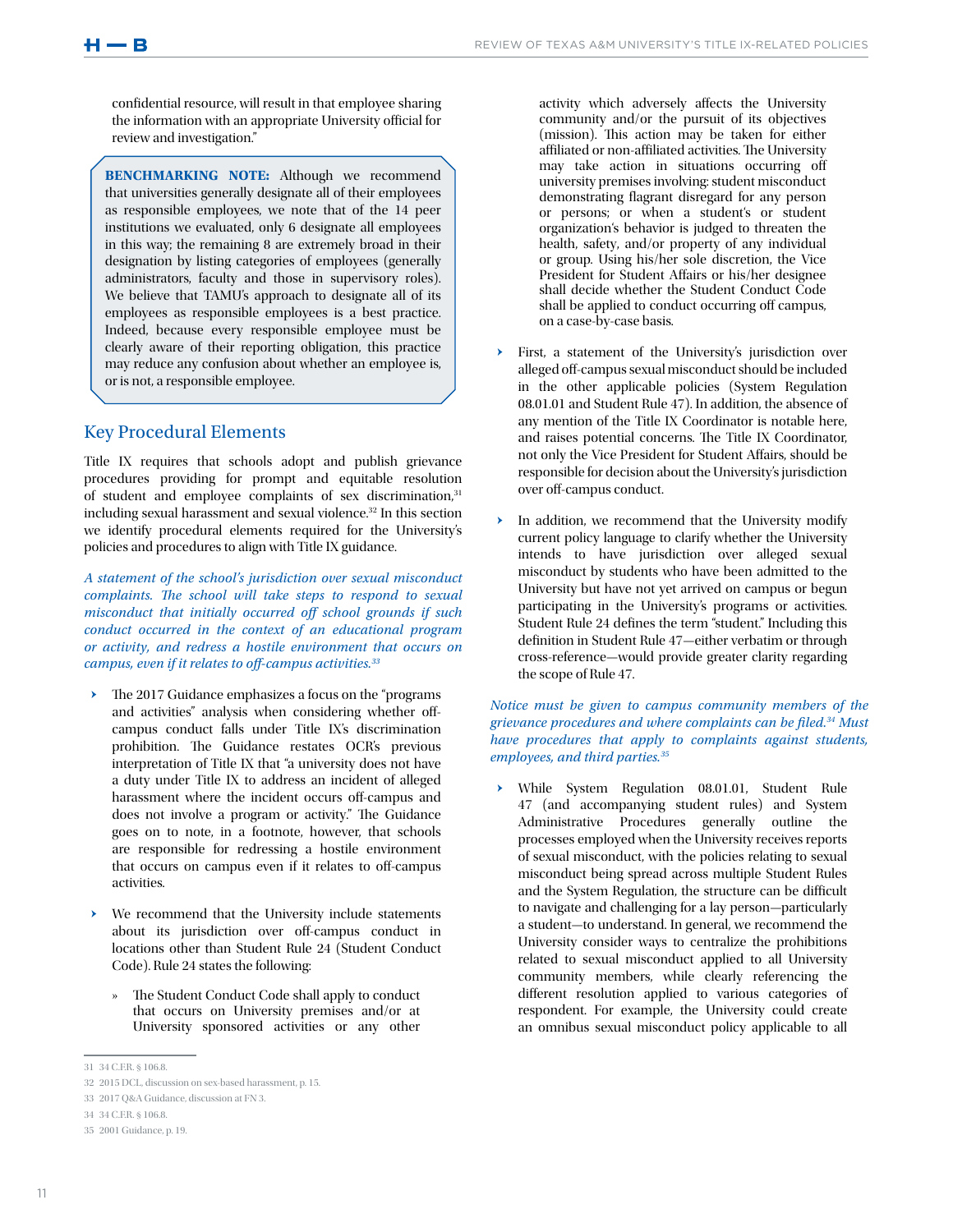campus community members that has a common set of reporting information, definitions of prohibited conduct, and initial investigation procedures but then clearly and succinctly explains what process will be used to determine the outcome depending on the identity of the respondent. Again, the omnibus policy would have one uniform set of definitions and uniform discussion of reporting sexual misconduct, confidentiality, retaliation, interim measures. The University could maintain the student, faculty and staff rules outlined in Student Rule 47 (and other applicable student conduct policies), SAP 08.01.01.M1.02 and SAP 08.01.01.M1.01, but would have a single policy available to all community members outlining the critical information that needs to be consistently communicated to all community members.

**BENCHMARKING NOTE:** Of the 14 comparator schools we evaluated, 7 have omnibus policies that locate all sexual misconduct related provisions in one student policy. Of the 7 institutions with omnibus policies, 4 consolidate their employee *and* student policies into a single policy.

- We recommend revision to Student Rule 47 to provide more clarity about the investigation process and about the transition from the investigation process to the Student Conduct process. Although cases will clearly vary in the level of investigation required, we recommend providing more procedural information about the purpose of investigations and what type of activities may be involved. Also, it is unclear from Student Rule 47 how cases move from investigation to charge. We recommend clarifying how cases move from the Investigative Authority to the Student Conduct Administrator.
- We also have concerns regarding the decentralized reporting structure utilized by the University. In the first instance, there is a question of how clearly the various reporting options are communicated to University community members. We note that the reporting options are more clearly articulated to students on-line than in Student Rule 47. We recommend adjusting the policy to provide more clarity. Also, we note that University Rule 08.01.01.M1 provides detailed information about reporting options for all University community members. We suggest, however, that the University assess how effective this University Rule is in communicating critical reporting information.
- In addition, having multiple designated individuals to receive reports, other than the Title IX Coordinator, raises questions about the role the Title IX Coordinator is fulfilling in overseeing all reports and investigations of sexual misconduct. The various policies do reference some type of communication with the Title IX Coordinator. For example, 08.01.01.M1.01 states that a supervisor or department will notify the Title IX Coordinator if a complaint alleges sexual harassment or another form of sex discrimination. In our experience, however, the best

practice is for the complaints to be overseen centrally by the Title IX Coordinator, with communication and delegation coming *from* the Title IX Office to the various administrators and others delegated individuals to carry out investigative and resolution functions, as opposed to the reverse.

Finally, the University's Title IX-related policies include some inconsistencies in the description of confidential reporting options. We suggest that the University align System Regulation 08.01.01, University Rule 08.01.01. M1 and Student Rule 47.3, so that the same classes of confidential resources are listed in each.

#### *Schools should provide an assurance that they will take steps to prevent the recurrence of any harassment and to correct its discriminatory effects on the complainant and others, if appropriate.36*

ǃ System Regulation 08.01.01 states that sanctions will be imposed and that sanctions may have educational, restorative and rehabilitative components for employees and/or students. And, Student Rule 27 outlines potential sanctions for Student Conduct Code violations. Because the University does not rely on a stand-alone sexual misconduct policy and instead relies on policies and procedures with broader applicability, some standards required for sexual misconduct cases—like this standard—can be overlooked. We recommend revisions to the University's policies to explicitly state that the University will take remedial and preventative steps to correct discriminatory effects and prevent the recurrence of harassment, which it may already be doing in practice.

#### *There should be a statement that the school will take steps to provide interim measures to the reporting or responding party, as necessary, including taking interim steps before the final outcome of the investigation; this may involve changing academic or living situations, as appropriate.*

The University satisfies this requirement.

The recent Guidance from OCR highlights the importance of making interim measure determinations on a case-bycase basis and applying them equitably to both parties. Schools should not make interim measures available to only one party, or rely on operating assumptions that favor one party or another. Notably, a current statement in Student Rule 26.2.4 could be interpreted as providing interim measures to only the complainant. We recommend removing this statement from 26.2.4 as the provision of interim measures for students is adequately covered in Student Rule 47.

## *Throughout the investigation, both parties must have an equal opportunity to present relevant witnesses and other evidence.37*

▶ Such a statement is found in System Regulation 08.01.01 (Section 4.2.4), but we suggest that the University include a statement to this effect in Student Rule 47 and clarify the

<sup>36</sup> 2011 Guidance, discussion of principles from 1997 guidance, p. iii.

<sup>37</sup> 2017 Q&A Guidance, p. 5, Q8.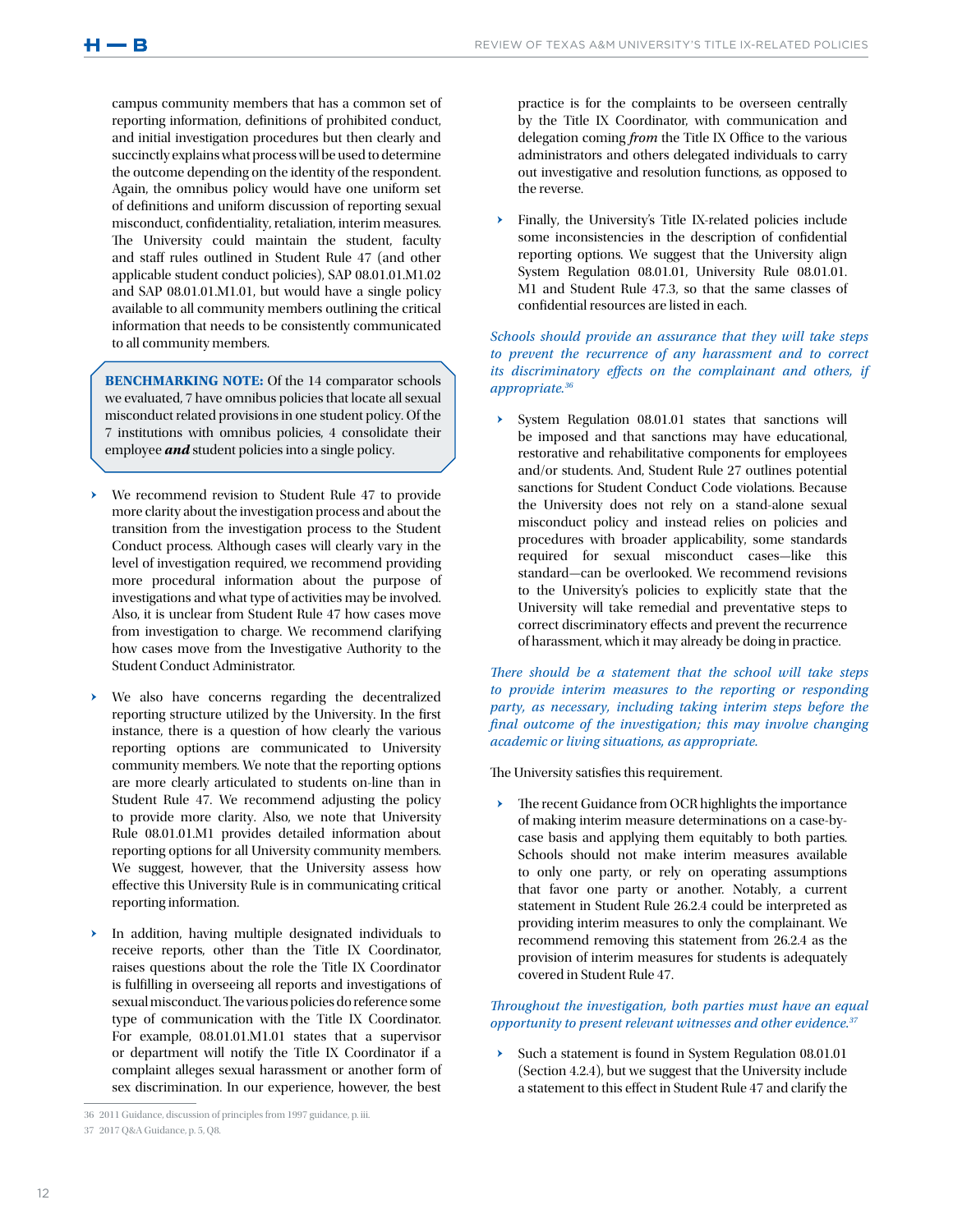equal opportunity provided to a student complainant to identify witnesses and provide evidence given the Student Conduct Proceedings outlined in Student Rule 26.

*Explanation of the standard of evidence used to evaluate allegations of sexual misconduct, by either a "preponderance of the evidence standard" (more likely than not that the alleged conduct occurred) or "clear and convincing standard." The standard which is utilized in sexual misconduct cases must be consistently applied to all student misconduct cases.38*

System Regulation 08.01.01 explicitly states that for all investigations, the evidentiary standard will be preponderance of the evidence, as do Rule 26 (Student Conduct Proceedings), and 08.01.01.M1.02. Further, 08.01.01.M1.01 references the System Regulation but does not explicitly state the standard of evidence.

#### *Both parties must be notified in writing of the outcome of the complaint and any appeal.39*

- Student Rule 47.6.3 adequately covers this standard. However, Student Rule 26.2.5 indicates that the complainant will be informed of the outcome of a student conduct conference "upon request." This is an incorrect articulation of what should occur, as both parties should be informed in writing at the outcome of a Title IX (and VAWA) complaint regardless of whether a request for such is made.
- In addition, 2017 OCR guidance states that "[t]he parties should have the opportunity to respond to the report in writing in advance of the decision of responsibility and/ or a live hearing to decide responsibility." This standard is neither clearly articulated in System Regulation 08.01.01, nor Student Rule 47.

## *There must be reasonably prompt timeframes for major stages of the complaint process.*

- ǃ Grievance procedures should specify time frames within which: (1) the school will conduct a full investigation of the complaint, (2) both parties receive a response regarding the outcome of the complaint, and (3) the parties may file an appeal (if applicable).
- The 2017 OCR guidance states that there is "no fixed timeframe under which a school must complete a Title IX investigation." It does, however, include a provision that schools designate and follow reasonably prompt time frames for major stages of the complaint process. System Regulation 08.01.01 and accompanying Standard Administrative Procedures include various timelines, but the only timeframe discussed in Student Rule 47 is the right to appeal within five business days of the decision. The policies should be revised consistently to meet this standard.

Also, on the issue of timing, former SAP 08.01.01.M1.02 includes a statement that a complaint should be filed within 90 days of the most recent incident or it may be deemed untimely filed and dismissed. We understand this SAP is under review and that this provision may not be in line with revised System Regulation 08.01.01. The University may state that delayed reporting could compromise the University's ability to fully investigate a matter, but it should update this SAP to ensure consistency with the System Regulation and to also clarify that complaints of sexual misconduct may be filed at any time.

## VAWA REQUIREMENTS

Here, we examine VAWA's procedural requirements. Please note that due to the overlap with Title IX, some of the topics covered above will also be discussed in this section. For example, both Title IX and VAWA require a discussion of sanctions that may be imposed. Given the overlap between issues addressed by Title IX's prohibition against sex discrimination and VAWA's requirements related to sexual assault, domestic violence, dating violence, and stalking, the University must meet the following requirements to ensure that it has effective response and prevention efforts in place with regard to these issues.

*The institution must have procedures that it will follow once an incident of domestic violence, dating violence, sexual assault, or stalking has been reported.* 

The University meets this standard.

#### *A description of the steps, anticipated timelines, and decisionmaking process.*

As stated above, the University's policies relating to sexual misconduct generally include the applicable processes employed depending upon the identity of the respondent. However, as noted elsewhere, there are concerns with clarity, ease of access, and inconsistencies. Anticipated timelines are also lacking throughout the procedures in Student Rule 47, other than the deadline for filing an appeal.

*The standard of evidence that will be used during an institutional conduct proceeding arising from such a report.*

The University meets this standard.

*The possible sanctions or protective measures that an institution may impose following a final determination.*

The University meets this standard.

<sup>38</sup> 2017 Q&A Guidance, p. 5, Q8.

<sup>39</sup> 2017 Q&A Guidance, p. 6.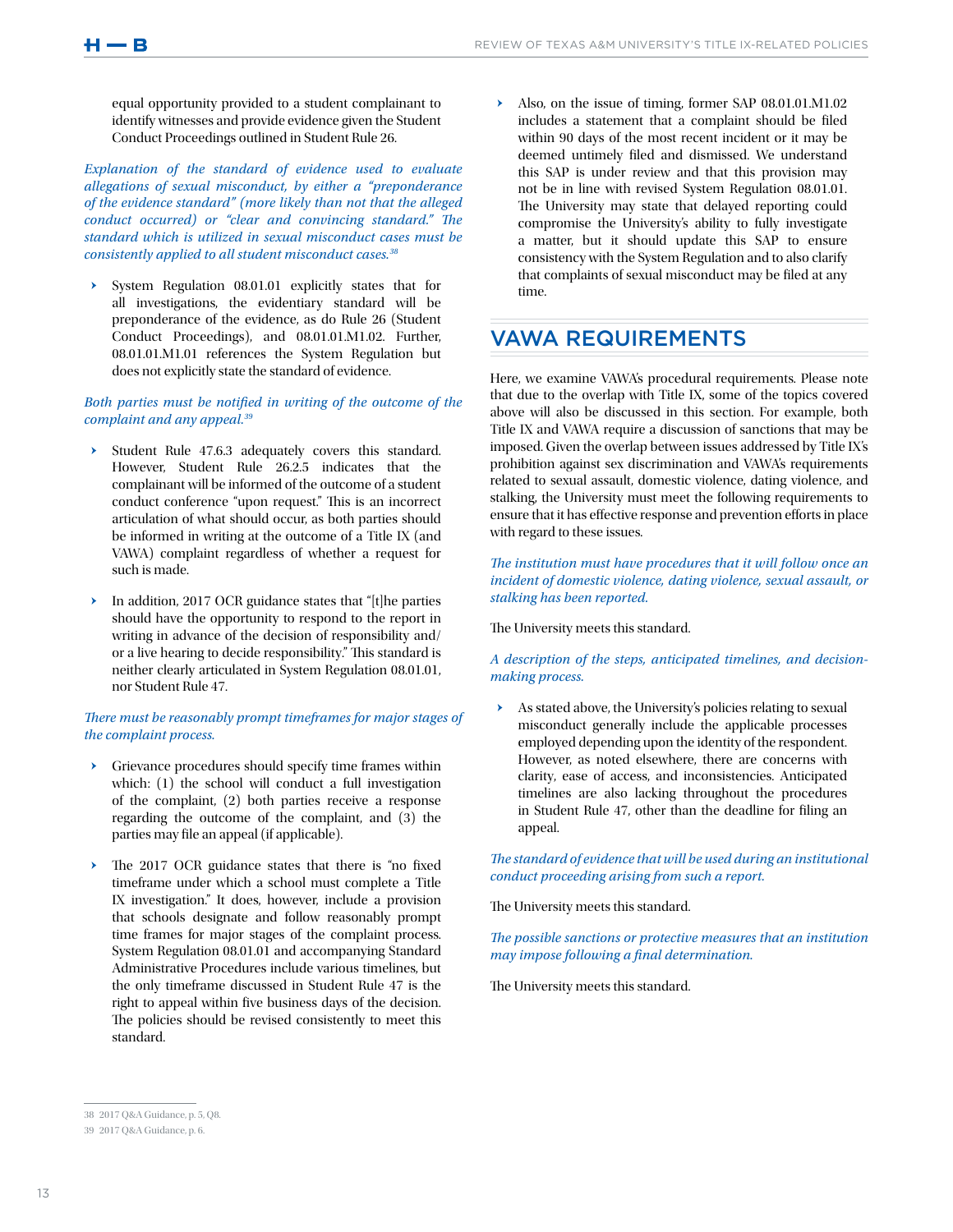#### *The proceedings will be prompt, fair, and impartial from the initial investigation to the final result.40*

While much of this point (as discussed in footnote 16) contemplates how the process is carried out (rather than information that should be provided in a written policy), our opinion is that there should be a direct statement that the proceedings will be prompt, fair, and impartial. Currently, Student Rule 47.4.2 indicates that "[t]he University will respond to complaints in a prompt and equitable manner." While this language aligns with Title IX guidance, we also recommend including an explicit statement covering this VAWA standard.

The proceedings will be conducted by officials who receive *annual training on the issues related to domestic violence, dating violence, sexual assault, and stalking and how to conduct an investigation and hearing process that protects the safety of victims and promotes accountability.*

- ǃ Student Rule 47.6.2 indicates that "[c]onduct proceedings will be conducted by university faculty/staff that are trained annually." The University should ensure each official involved in implementing any aspect of the procedures is appropriately trained on Title IX/VAWA issues as well as on how to execute their particular roles in the process. Simply training faculty/staff on the implementation of the student conduct proceedings generally is insufficient.
- We also recommend that System Regulation 08.01.01 be revised to include information about members' obligation to ensure that individuals with sexual misconduct resolution responsibilities are adequately trained. We understand that this may be occurring in practice, but nonetheless recommend that this be stated in the policies consistently.

*The accuser and the accused are entitled to the same opportunities to have others present during institutional disciplinary proceedings, including the opportunity to be accompanied to any related meeting or proceeding by an advisor of their choice.* 

Under VAWA, an institution may not limit the choice of the advisor or presence for either the accuser or the accused in any meeting or institutional disciplinary proceeding; however, the institution may establish restrictions regarding the extent to which the advisor may participate in the proceedings, as long as the restrictions apply equally to both parties.

- Student Rules 26 and 58 reference advisors for the parties. However, a student conduct conference and hearing in front of the appeal panel are not the only two instances in which parties are allowed an advisor. They are entitled to an advisor at any meeting related to the investigation and resolution of the complaint. We understand that TAMU permits advisors to participate in broader activities, but we nonetheless recommend adding information about advisors' participation in the more general Student Rule 47.
- In the current discussion of advisors in Student Rules 26.1.5.1 and 58.5.1 there is a statement that attorney advisors are "to behave in the same manner as any other advisor." We do not find this statement to be particularly useful, as there is no other statement outlining the role of an advisor. On that point, we recommend being clear that an advisor may not actively participate, directly address an investigator or hearing panel member, or advocate on behalf of the party. Also, it should be clearly stated that an advisor may be removed for not abiding by the restrictions imposed or otherwise becoming disruptive. The University may also want to consider having advisors sign a document at the outset affirming their understanding of their role in the process.
- Finally, this requirement is not limited to students. Employees must be provided with the same opportunities.

*Both the accuser and the accused shall be simultaneously notified in writing of: (a) the result of any institutional disciplinary proceeding that arises from an allegation of sexual assault, dating violence, domestic violence, or stalking; (b) the institution's procedures for the accused and the victim to appeal the result of the disciplinary proceedings, if such procedures are available; (c) any change to the result; and (d) when such results become final.*

- ǃ Student Rule 47.6.3 indicates that the parties will be notified in writing of the resolution of the complaint. This covers point (A) in the compliance standard, though we recommend adding the word "simultaneously" in the language.41 We also recommend including a second sentence in this section covering point (B). The sentence could read as follows: "In the written notification, information regarding appeals will be provided."
- One problem identified is that Student Rule 58.9 indicates that, following an appeal, "[a] letter outlining the decision of the panel shall be sent to the appealing party." Both parties should be notified when an appeal is final, and we recommend revising the language accordingly. In addition, the new language should include a provision

<sup>40</sup> The VAWA regulations indicate that a prompt, fair, and impartial proceeding includes a proceeding that: (A) is completed within reasonably prompt timeframes designated by an institution's policy, including a process that allows for the extension of timeframes for good cause with written notice to the accuser and the accused of the delay and the reason for the delay; (B) is conducted in a manner that is consistent with the institution's policies and transparent to the accuser and accused, includes timely notice of meetings at which the accuser or accused, or both, may be present, and provides timely and equal access to the accuser, the accused, and appropriate officials to any information that will be used during informal and formal disciplinary meetings and hearings; and (C) is conducted by officials who do not have a conflict of interest or bias for or against the accuser or the accused.

<sup>41</sup> The Handbook for Campus Safety and Security Reporting – 2016 Edition ("Clery Handbook") (available here: *http://www2.ed.gov/admins/lead/safety/handbook.pdf*) provides additional guidance related to VAWA's requirements for purposes of an institution's Annual Security Report ("ASR"). On this particular compliance point, the handbook's explanation extends beyond the ASR and indicates that simultaneous notification "means there can be no substantive discussion of the findings or conclusion of the decision maker, or discussion of the sanctions imposed, with either the accuser or the accused prior to simultaneous notification to both of the result." *See* pg. 8-22. We are aware of some institutions that would call in the parties individually to provide the notification letter and discuss the outcome with them. Even if this were to occur in a relatively close timeframe (e.g., meet with the respondent and then meet with the complainant right after), it would not align with VAWA guidance. As such, if the University currently engages in such a practice, it should discontinue doing so going forward.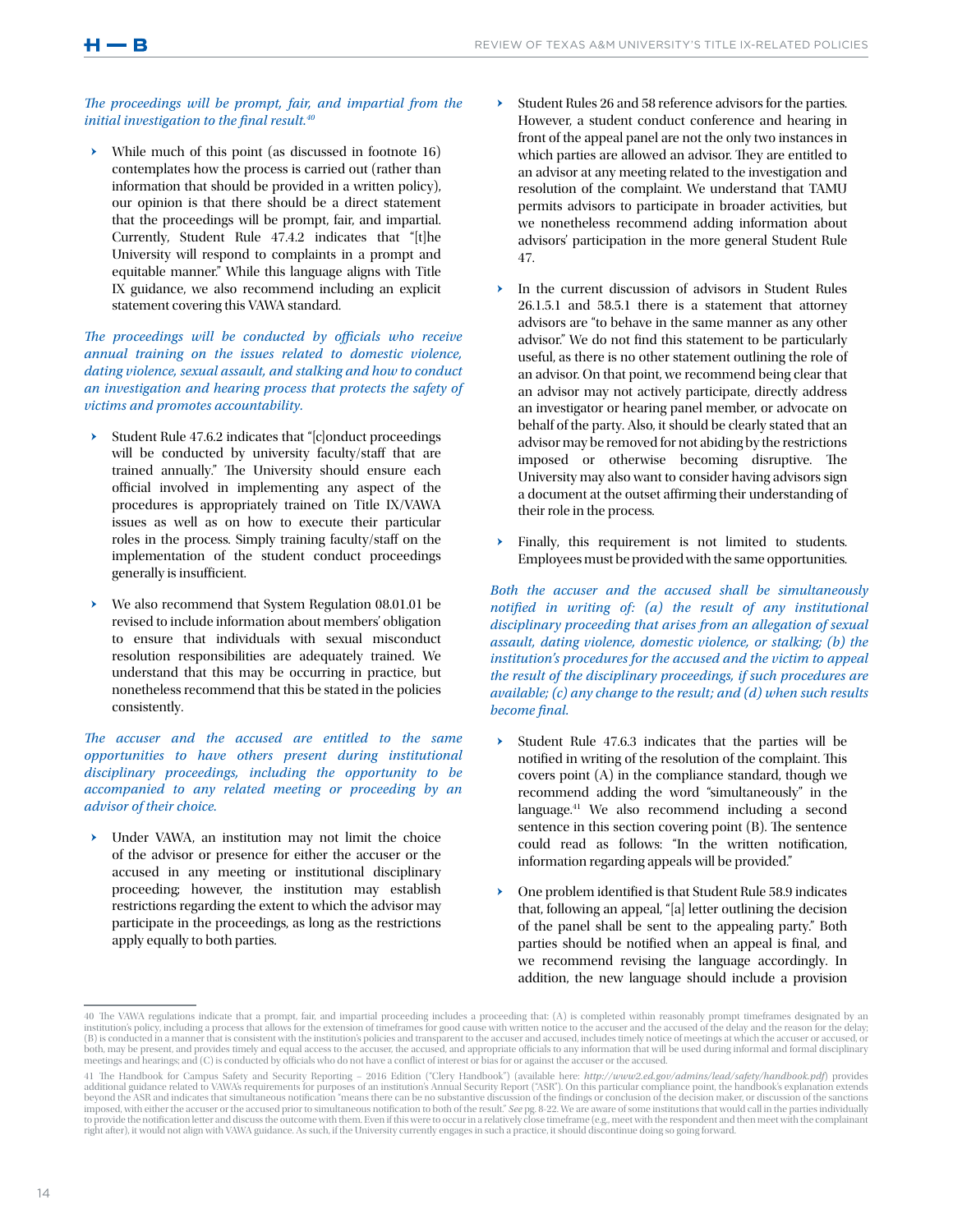that when being notified of the outcome the notification will include any change to the prior decision. This will cover point (C).

Regarding point (D), the language regarding notification at the outcome of the appeal helps meet this compliance point. However, parties should also be notified that the matter is closed when the timeline for filing an appeal has passed without an appeal having been filed.

*The importance of preserving evidence that may assist in proving that an alleged criminal offense occurred or may be helpful in obtaining an order of protection.*

The University's Title IX-related policies need to be revised to meet this standard.

#### *How and to whom the alleged offense should be reported.*

As noted above, Student Rule 47 and University Rule 08.01.01.M1 provide information about various reporting options. We suggest, however, that the University review the current reporting options and consider ways in which it can centralize the reporting structure. The current reporting structure of reporting to various parties depending upon the identity of the accused is cumbersome and may be confusing for University community members. Also, as stated above, the website provides more detailed information to students about their reporting options than does Student Rule 47. The University should ensure that reporting information is clearly communicated—and centralized to the greatest extent possible—in the various documents to which students and other community members may refer to understand that University's process. As noted above, we recommend that all reports be centrally reported to the Title IX Coordinator.

*Options regarding law enforcement and campus authorities, including notification of the victim's option to: notify proper law enforcement authorities, including on-campus and local police; be assisted by campus authorities in notifying law enforcement authorities if the victim so chooses; and decline to notify such authorities if the victim so chooses.*

This is covered in Student Rule 47.2. However, as noted previously, this section should also articulate that the Title IX Coordinator or another appropriate TAMU official will assist an individual in contacting the police if desired. In addition, there should be a clear statement informing a victim of the right to decline to notify law enforcement authorities. System Regulation 08.01.01 states that reporters and complainants may, but cannot be required to, submit a complaint or report with a law enforcement authority.

### *Explain the rights of victims and the institution's responsibilities regarding orders of protection, no contact orders, restraining orders, or similar lawful orders issued by a criminal, civil, or tribal court, where applicable.*

 $\rightarrow$  We recommend incorporating the following language into University's policies to meet this standard: "If a complainant has obtained an ex parte order of protection, full order of protection, or any other temporary restraining order or no contact order against the accused student from a criminal, civil, or tribal court, the complainant may provide such information to the Title IX Coordinator or Dean of Student Life. If provided, the Title IX Coordinator or Dean of Student Life, in conjunction with the TAMU Police Department, will take all reasonable and legal action to implement the order. For more information about how to obtain a protection order in the state of Texas, please consult the Attorney General's website (https://texasattorneygeneral.gov/cvs/protective-orders)."

*Information about options for, available assistance in, and how to request changes to academic, living, transportation, and working situations or protective measures. The institution must make such accommodations or provide such protective measures if the victim requests them and if they are reasonably available, regardless of whether the victim chooses to report the crime to campus police or local law enforcement.*

- Student Rule 47.8.1 covers interim measures. This covers the living piece and also generally covers the academic piece by listing "change in class schedule" as an example. The rule should be updated to include transportation and working situations, as well as the other points noted in the compliance standard.
- The University should add a statement to its Title IX-related policies regarding the confidentiality of accommodations and protective measures.

### *Information about existing counseling, health, mental health, victim advocacy, legal assistance, visa and immigration assistance, student financial aid, and other services available for victims, both on-campus and in the community.*

- Student Rule 47.9 includes a statement regarding the fact that counseling, health, mental health, advocacy, legal and other services are available to TAMU students, and that staff can assist with referring students to appropriate resources. In addition, University Rule 08.01.01.M1 provides a list of confidential reporting options for faculty and staff. While more information is not necessarily required in the policies themselves, we recommend that the University ensure that information about support and advocacy services are clearly provided to community members. An evaluation of the availability and effectiveness of these resources will be discussed in future components of our review.
- In particular, TAMU should provide information to students about the potential financial aid consequences of a leave of absence related to a sexual misconduct issue, as well as incorporating information about visa and immigration assistance.

## *A statement that a complainant will receive a written explanation of rights and options when a complaint is made.*

Although we understand that the University does provide a rights and options document to complainants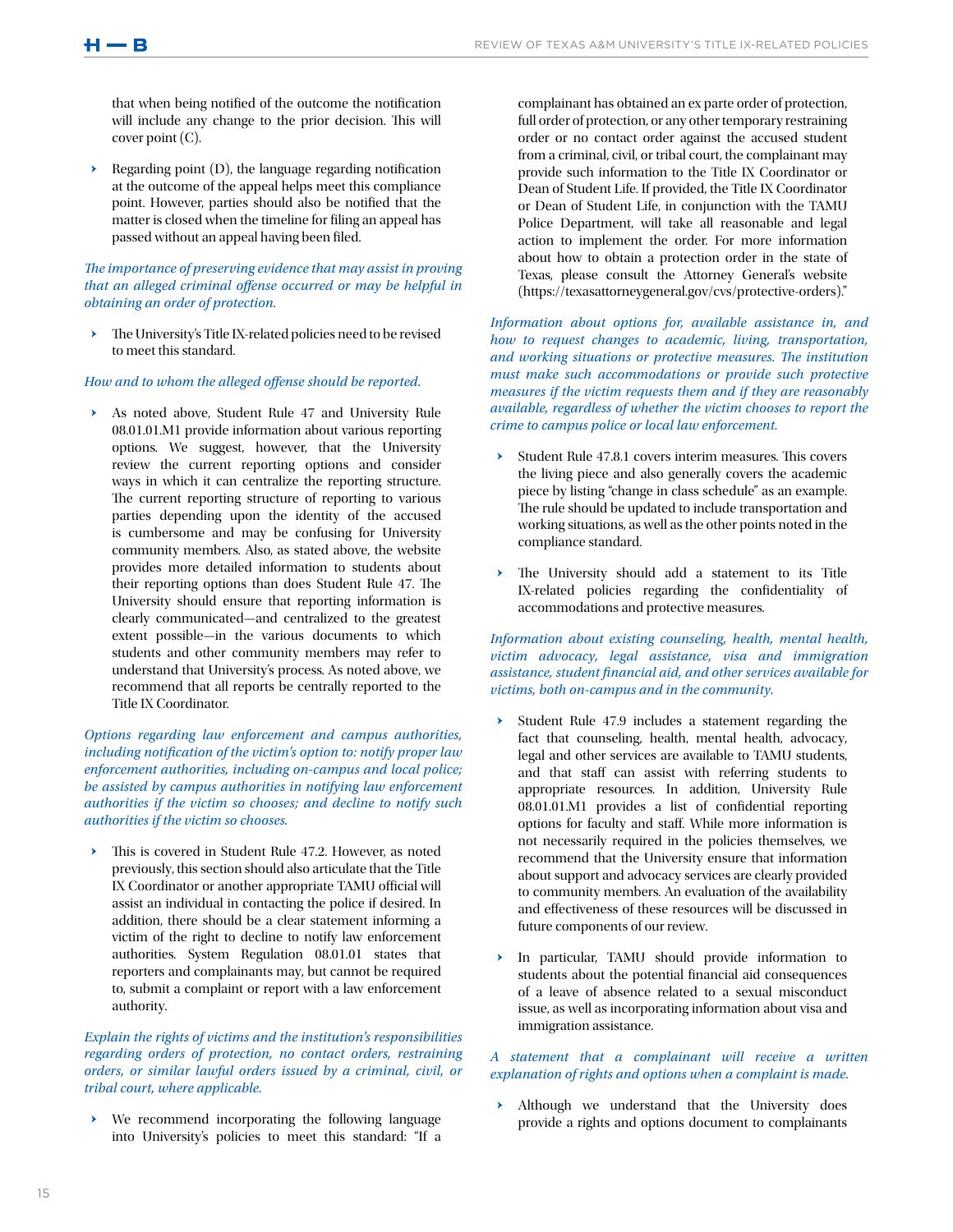in practice, we did not locate such a statement in the University's Title IX-related policies and recommend that it be included.

The actual rights and options document should cover all of the VAWA requirements listed above. It should also include a statement that the institution will complete publicly-available record keeping, including Clery Act reporting and disclosures, without the inclusion of personally identifying information about the victim.

#### *Upon review of the University's Victim Rights and Options documents, we noted the following:*

- > In the section titled "Reporting to Law Enforcement", more clearly state that the individual has a right to decline to notify law enforcement authorities.
- ǃ The "Reporting to Law Enforcement" section includes the following statement: "Law enforcement is able to help survivors understand the process of obtaining orders of protection, no contact orders, restraining orders, or similar lawful order issued by the courts." Our opinion is that this does not fully meet the VAWA standard of providing information regarding the rights of victims and the institution's responsibilities for orders of protection, "no-contact" orders, restraining order, or similar lawful orders issued by a criminal, civil, or tribal court or by the institution.
- The document should include a statement that the University will complete publicly available record keeping, including Clery Act reporting and disclosures, without the inclusion of personally identifying information about the victim.
- There are a number of other VAWA standards related to the University's disciplinary proceedings that are not listed directly in the Rights and Options document. Instead, the University appears to be relying on the links in the "Applicable Rules" subsection of the "Conduct Proceedings and Possible Sanctions" section of the document. While there is no direct guidance indicating that this approach is noncompliant, we suggest the inclusion of all required standards directly in the document. Below is a list of standards that are likely covered via the links, but are not currently located directly in the document:
	- » Description of the standard of evidence
	- » Discussion of sanctions and protective measures
	- » A statement that the proceedings will:
		- *• Be prompt, fair and impartial from the initial investigation to the final result*
		- *• Be conducted by trained officials*

*• Require the simultaneous notification, in writing, to both parties of (a) the result; (b) appeal procedures, if available; (c) any change to the result; (d) when such results become final*

*Accused Rights & Options Document (https://urc.tamu.edu/ media/1601262/accusedrro.pdf)*

This is not a required document, though it is recommended as a best practice. The fact that the University appears to be utilizing an Accused Rights & Options Document is a positive compliance point.

## FAIR AND EQUITABLE POLICY STATEMENTS

The following components, when carried out in practice, ensure that investigations are fair and equitable, as well as adequate, reliable and impartial as required by the Guidance. While these components do not necessarily need to be included in an institution's written policies, including these points is a reflection of an institution's overall effective and consistent handling of sexual misconduct reports. Including this information furthers the goal of providing clear and detailed information to the campus community.

*Parties are to have equal procedural rights during the investigation and resolution of a complaint of sexual misconduct.42*

The University clearly articulates this standard in System Regulation 08.01.01, but the standard could be more explicitly stated in Student Rule 47 and 08.01.01.M1.01 and 08.01.01.M1.02. Additionally, the applicability of both Student Rules 26.1 and 26.2 to Title IX/VAWA situations are unclear. If both are meant to apply, the sections need to be revised to ensure that they reflect equal procedural rights throughout the process, including calling witnesses and providing impact statements.

*A school's investigation is separate from a criminal investigation (a school can find violation even though criminal standard for a conviction cannot be met).43 Law enforcement investigation does not relieve institution of its duty to resolve complaints promptly and equitably. Schools should not wait for the conclusion of a criminal investigation or criminal proceeding to bring their sexual misconduct investigation.44*

ǃ The Withdrawn 2014 Q&A Guidance emphasized institution's obligations to respond promptly and effectively to sexual misconduct complaints regarding of an accompanying criminal investigation. Although the guidance has been withdrawn, the 2001 Resource Guide also addresses the standard and remains in effect.

43 2001 Resource Guide, discussion on differences in legal standards for criminal investigations, p. 21.

44 *Id.*

<sup>42 2017</sup> Q&A Guidance, p. 4. This concept is reflected more specifically in other compliance points in this section (e.g., the parties must be given similar and timely access to any information that will be used at a hearing).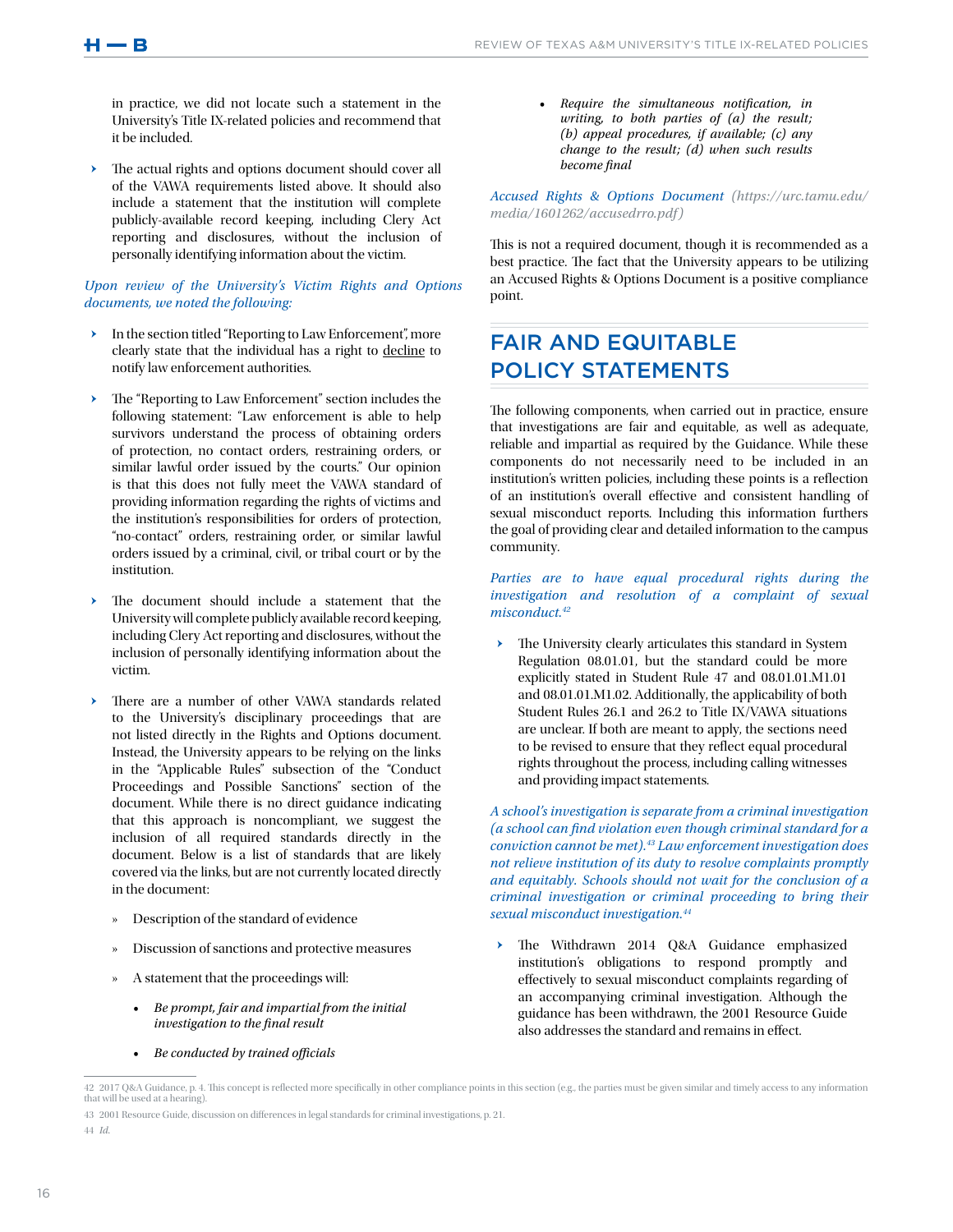Both System Regulation 08.01.01 and Student Rule 47 discuss individuals' right to report to law enforcement, but we suggest modifying the policies to align with TAMU's practice and explicitly state that a law enforcement investigation does not relieve an institution of its duty to resolve complaints.

## *Any real or perceived conflicts of interest between the fact-finder or decision-maker and the parties should be disclosed (and should be eliminated to the extent possible).45*

> The various applicable policies do not fully address the University's assessment of potential conflicts of interest in resolution procedures. SAP 08.01.01.M1.02 includes a statement about alleged conflicts of interests by administrators and committee members. We recommend the University revise its policies consistently to explicitly state the University's practice of considering and eliminating potential conflicts of interest.

*If a school chooses to allow the parties to have their lawyers participate in the proceedings, it must do so equally for both parties; any school-imposed restrictions on the ability of lawyers to speak or otherwise participate in the proceedings should apply equally.*

- > This principle is covered by VAWA's requirement that the parties be allowed to have an "advisor of their choice" (including attorneys) attend meetings and other proceedings with them. This point is addressed in the VAWA discussion earlier in this report.
- System Rule 08.01.01 clearly articulates that both complaints and respondents must have an equal right to an advisor, if the right to an advisor is provided. The Title IX-related policies do not, however, explicitly provide information about individuals' right to an advisor under each process.

## *Questioning about the complainant's sexual history should be appropriately limited.*

- It appears that Student Rule 26.2.6 is intended to cover this compliance standard. This rule states as follows: "The complainant shall have the right to not have her/his past behavioral history discussed during the student conduct conference. Questions of relevancy shall be determined by the chairperson." We have recommendations related to this language, and, also, generally recommend that TAMU address this point in the other Title IX-related policies.
- While the withdrawn 2014 Q&A Guidance<sup>46</sup> strongly advised against questioning on prior sexual history, our view is that there are times when discussing the complainant's past sexual history with others may be relevant. In these instances, there is a competing concern about depriving the respondent of relevant information. As a reference point, Federal Rules of Evidence 412 acknowledges that there are times when allowing

discussion of a victim's past sexual history is permissible. For example, it may be appropriate to do so when sexual history is put into dispute by the complainant's own allegations.

We recommend the following student-applicable language for the University's consideration. This language can be modified for the other Title IX-related policies. "As a general matter, the complainant's past behavioral history (including sexual history) is irrelevant and will not be discussed in the conduct conference. However, the chairperson may permit evidence of past behavioral history in rare circumstances where such evidence is highly probative and its value is not substantially outweighed by concerns of unfair prejudice and/or confusion."

### *Both parties should be given periodic status updates throughout the investigation process, including of delays in an investigation.*

> The University's Title IX-related policies state that extensions of investigation timelines may be required, but they do not address periodic communications to the parties. While we recognize that in practice the University may be providing periodic updates to all parties—students, faculty and staff—we recommend that the University revise its policies to clearly indicate its expectation that the parties will be apprised of the progress of the investigation. At a minimum, the University should include such a statement in System Regulation 08.01.01, and Student Rules 26 and 47.

## *Schools must maintain documentation of all proceedings.47*

- We recommend revisions to System Rule 08.01.01 to explicitly identify the University's practices related to document retention in sexual misconduct investigations, or alternatively require that member's develop and communicate their practices regarding documentation of sexual misconduct proceedings. Student Rule 26 discusses the record created during a Student Conduct Panel, but the other applicable policies do not include references to documentation of the investigations. And, specifically, as a best practice point, the University should assess the Title IX Coordinator's maintenance of sexual misconduct reporting, investigation and resolution University-wide.
- Notably, Student Rule 28 provides that the University will destroy student conduct files if the University finds that no violation occurred. The University should be maintaining files of all sexual misconduct investigations—regardless of the outcome of an investigation. The University should have a record of the investigation it conducted for purposes of review by the Title IX Coordinator as she reviews case processing for overall compliance, patterns of allegations, and to demonstrate compliance to OCR. In addition, the University should maintain records of

<sup>45</sup> 2017 Q&A Guidance, discussion on real and perceived conflicts, p. 4 and p. 5.

<sup>46</sup> 2014 Q&A Guidance, p. 31, F-7.

<sup>47</sup> 2015 Resource Guide, discussion on maintaining grievance and compliance records and files, p. 5.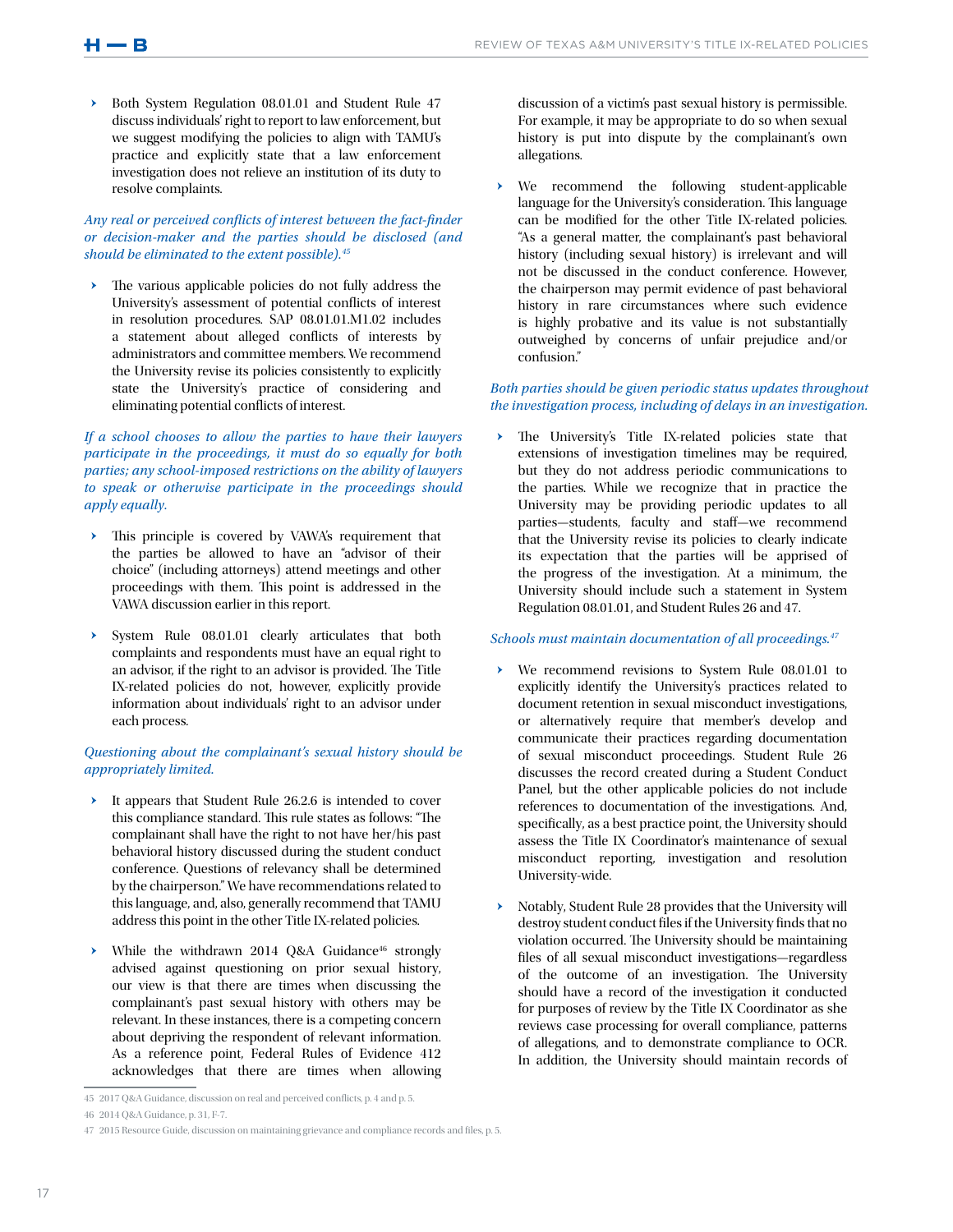such investigations to demonstrate prompt and equitable resolution of complaints, compliance with its own policies and Guidance from the Department. Likewise, the University should also maintain documentation of proceedings involving faculty and staff and clearly state this requirement in the applicable policies.

## *Institutions may use voluntary informal resolution methods, including mediation, to address complaints of sexual misconduct.48*

- Student Rule 47 contemplates the use of informal resolution, but we recommend revisions to clarify TAMU's practice.
- First, we recommend clarifying that informal resolution will only be used after the parties have received a full disclosure of the allegations and their options for formal resolution.
- Second, an appropriate administrator should determine if informal resolution is appropriate and assist the parties in reaching a voluntary resolution. Student Rule 47.7.2 provides the following: "Staff is available to assist individuals with the informal complaint process." It is not entirely clear what is meant by this language or if it was drafted to cover this compliance standard. If it was, it is insufficient, as an appropriate administrator must be involved in the facilitation of informal resolution (instead of merely being available to do so).
- Third, we recommend a revision to clarify that either party is entitled to end the informal process at any time and use the formal process.
- Finally, the University should include language in System Regulation 08.01.01 and accompanying System Administrative Procedures about the use of informal resolution.

*If there is an opportunity for an appeal it should be made available to both parties and the type of review applied should be the same regardless of which party files the appeal.* 

The 2017 Q&A Guidance contemplates that schools may utilize appeal procedures, and specifies that if a school chooses to allow appeals, the appeal may be available to (1) only respondents or (2) both parties, in which case any appeal must be equally available.

**BENCHMARKING NOTE:** Although the 2017 Q&A Guidance permits institutions to limit appeals to respondents, this approach may inadvertently undermine the institution's practice of treating the parties fairly and equitably. Further, it is not consistent with common practice. Indeed, of the 14 institutions evaluated, 13 have policies that clearly afford appeal rights to both parties. Only one institution is unclear as to whether an appeal right extends to both complainants and respondents.

System Regulation 08.01.01 includes an appeal section and states that complainants and respondents can appeal decisions and sanction on specific bases. There is some inconsistency in other policies, however; for example, 08.01.01.M1.02 limits complainant appeal basis to appropriateness and severity of the sanctions. TAMU should revise its Title IX-related policies to ensure that appeals are provided on an equal basis regardless of the applicable policy depending on the status of the respondent.

## CASE LAW TRENDS

Since OCR issued its 2011 DCL, there have been dozens of judicial decisions from various federal courts resolving civil claims brought by one or more of the parties involved in institutional sexual misconduct investigations and proceedings. Relevant to public institutions like TAMU, these claims can generally be divided into three categories:

- Claims brought by victims of sexual misconduct who allege a "deliberate indifference" theory of Title IX liability premised on the implied cause of action recognized in *Davis v. Monroe County Board of Education49*;
- $\rightarrow$  Claims brought by respondents who allege institutional policies and procedures are biased against one sex (typically) male and result in an erroneous outcome;
- Claims brought by respondents that the institution failed to provide minimum due process as required by the Constitution.

Generally speaking, these court decisions resolve injunctive or money damages claims asserted by a plaintiff against an institution. In many cases, the standard for civil liability under one or more of these theories is not the same as the standard for regulatory compliance (i.e., compliance with Title IX regulations or guidance). For example, courts have often held that a failure to comply with Title IX regulations does not necessarily establish deliberate indifference sufficient to recover money damages under *Davis*. Nonetheless, case law sets the standard for when an institution may be made to pay money damages to a successful plaintiff and/or enjoined by a court from taking certain actions (typically, disciplinary actions against a respondent). Given the rise in the number of lawsuits asserting Title IX and/or attendant constitutional claims, complying with the standards set in these court decisions has become increasingly important.

Below, we describe some general legal principles relating to these various theories as articulated by U.S. Court of Appeals for the Fifth Circuit, which sets federal precedent for Texas and several other states. Because each case was decided on its facts, our analysis is intended to provide instructive themes under each theory and to comment generally on how the University's policy relates to those themes. We do not render any opinion regarding how a hypothetical claim against the University would be resolved.

<sup>48</sup> 2017 Q&A Guidance.

<sup>49</sup> 526 U.S. 629 (1999).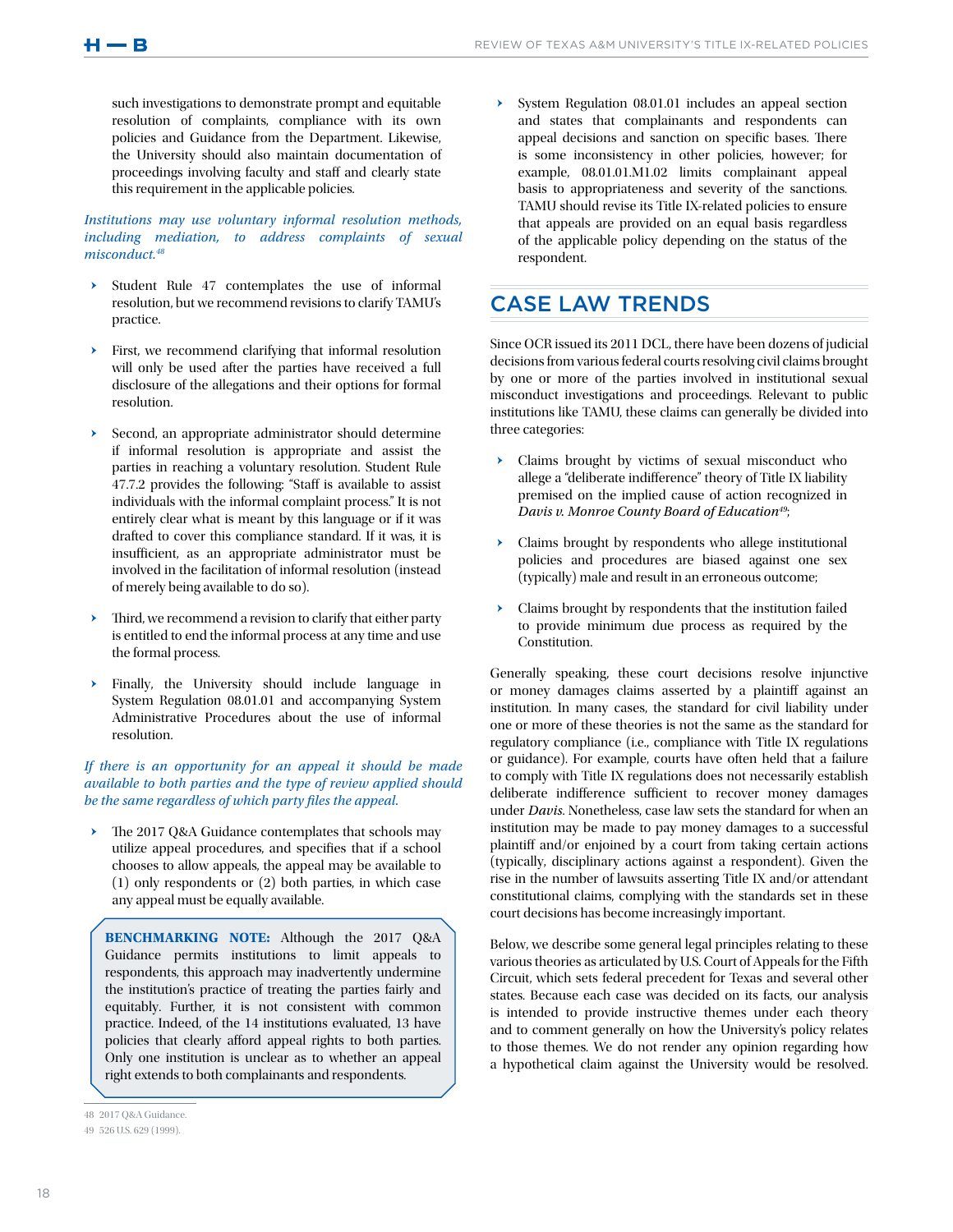Because all lawsuits are fact specific, the University should work with its litigation counsel to carefully analyze the facts of any given dispute and the likely outcome of a lawsuit arising from such facts.

## Deliberate Indifference

In *Davis*, the Supreme Court recognized a narrow implied cause of action arising from student-on-student sexual misconduct. While an institution is not vicariously liable under Title IX for a student's harassment or assault of another student, an institution can be liable for its own misconduct that results in sex discrimination. Such discriminatory conduct can take the form of deliberate indifference, that is, where an institution has: (1) actual knowledge of sexual harassment; (2) is deliberately indifferent to the sexual harassment; and (3) where that deliberate indifference "cause[s] [students] to undergo harassment or make[s] them liable or vulnerable to it."50

While, there is a great deal of case law discussing each element of a deliberate indifference claim, and further nuances to liability, courts have often summarized the *Davis* standard as resulting in institutional liability only "where the recipient's response to the harassment or lack thereof is clearly unreasonable in light of the known circumstances."51

In *Sanches v. Carrolton-Farmers Branch Independent School Dist*., the Fifth Circuit described the deliberate indifference standard as a "high bar" not to be confused with a "mere reasonableness standard."52 The court noted that "[s]chools are not required to remedy the harassment or accede to a parent's remedial demands" and that courts should avoid "second-guessing the disciplinary decisions made by school administrators."53

As discussed above, TAMU's Policy requires the institution to respond to each report of sexual misconduct in a prompt and equitable manner, which includes an immediate assessment of any risk of harm to individuals or the campus community. Following the risk assessment, the institution will determine further response after considering a variety of factors, including the complainant's wish to pursue formal or informal resolution procedure, the risk posed, and the nature of the allegation. Regardless of the resolution procedure, the institution will provide, among other things: (i) resources such as counseling, health, mental health, advocacy, legal and other services to TAMU students; (ii) protection of the complainant, alleged offender, and others, including interim measures, as needed; (iii) student conduct proceedings where further investigation or a conduct conference is warranted, and (iv) if sexual misconduct is found, imposing discipline for the

perpetrator, and follow up with the victim, intended to verify that the conduct has ceased. This process, if followed, should not result in a deliberate indifference finding.

Indeed, in *K.S. v. Northwest Independent School District*, the Fifth Circuit affirmed a grant of summary judgment in favor of the institution where there was evidence the plaintiff's reports of sexual harassment were promptly and thoroughly investigated and discipline of some sort was imposed against students found to have committed harassment.<sup>54</sup>

Similarly, in the recent case *M.D. v. Bowling Green Independent School District*, the Sixth Circuit held that a school was not deliberately indifferent where the school responded to a female student's report of sexual assault by another student by promptly investigating the matter, and transferring the perpetrator to an alternative school for a period of time.<sup>55</sup> Although the female student was upset when the perpetrator was allowed to return to campus and subsequent interaction between the two made the female student uncomfortable, the court held there was no deliberate indifference as a matter of law.56 The court noted that courts must "refrain from second-guessing the disciplinary decisions made by school administrators," and that schools are "not required to engage in any particular disciplinary actions in response to reported harassment."57

While abiding by the policy should mean the school is not deliberately indifferent under Title IX, the converse is not true. The failure on TAMU's part to follow its policy (or a failure to comply with relevant OCR Title IX guidance for that matter), does not, *in*  and of itself, establish deliberate indifference.<sup>58</sup> Rather, liability for deliberate indifference requires objectively unreasonable actions, such as discouraging victims from reporting assaults, failing to adequately investigate each assault, and failing to ensure that victims will not be subjected to continuing assault and harassment.59

## Biased Process

Separate and apart from a deliberate indifference theory typically utilized by aggrieved sexual assault victims—courts within the Second and Sixth Circuits (among others) have recognized that a party to a sexual misconduct investigation may also assert a claim of sex discrimination under Title IX based on alleged sex discrimination resulting from gender bias inherent in the investigation policy and practice itself, or where there is an

58 *See K.S. v. Northwest Independent School District*, 689 Fed.Appx. 780, 786 (5th Cir. 2017) ("The Court has never held that the implied private right of action under Title IX allows recover in damages for violation of those sorts of administrative requirements.") (internal quotations omitted).

59 *Doe 1 v. Baylor University*, 240 F.Supp.3d 646, 660-61 (W.D. Tex. 2017).

<sup>50</sup> *Id.* at 645.

<sup>51</sup> *Fennell v. Marion Independent School Dist.*, 804 F.3d 398, 410 (5th Cir. 2015); *Williams ex rel. Hart v. Paint Valley Local Sch. Dist.*, 400 F.3d 360, 367 (6th Cir. 2005).

<sup>52</sup> 647 F.3d 156, 167-68 (5th Cir. 2011).

<sup>53</sup> *Id.*

<sup>54</sup> 689 Fed.Appx. 780, 784-85 (5th Cir. 2017).

<sup>55</sup> 709 Fed.Appx. 775, 776 (6th Cir. 2017).

<sup>56</sup> *Id.*

<sup>57</sup> *Id.* at 777 (internal quotations omitted).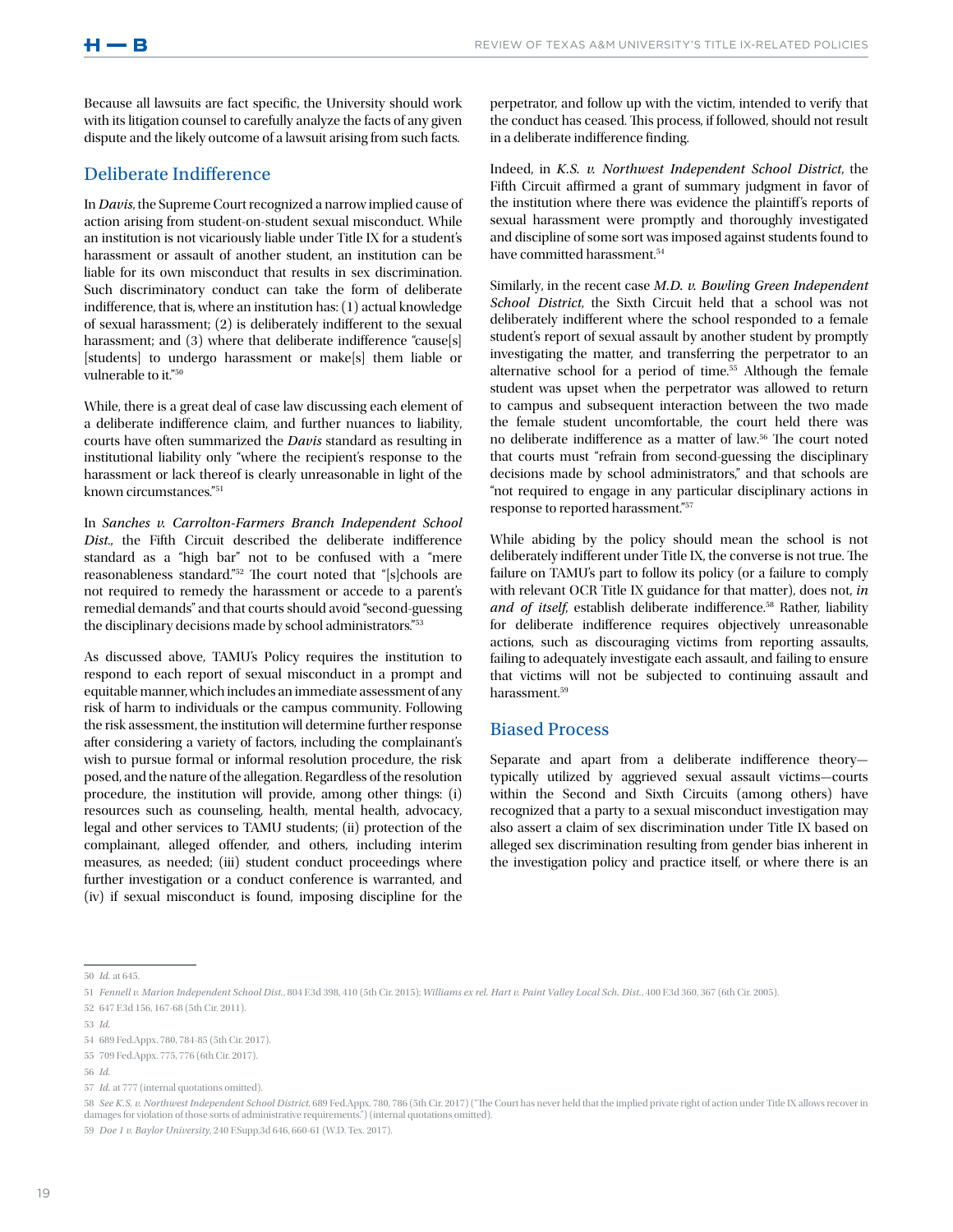erroneous outcome resulting from gender bias.<sup>60</sup> However, courts within the Fifth Circuit have yet to apply the erroneous outcome standard in Title IX.<sup>61</sup>

Policy and practice bias could be demonstrated through explicitly biased policy provisions, through selective enforcement, or through the employment of archaic and discriminatory stereotypes.<sup>62</sup> Deviation from policy, procedural abnormalities, and a party's disagreement with the outcome are not sufficient bases to state a claim under any of these theories; rather, a plaintiff must be able to identify and ultimately prove that the procedural issues complained of, or the alleged erroneous outcome, were motivated by gender bias—that is, an intent to favor one sex over the other. $\rm ^{63}$ 

As a general matter, TAMU's Policy is drafted in a gender-neutral manner. There is no language or provisions that explicitly favor one sex over the other, and we note that courts have held that bias in favor of claimant, or against a respondent, is not inherent sex discrimination.<sup>64</sup>

Thus, in our view, TAMU's Policy and related procedural documents do not, on their face, suggest the potential for liability under a biased process or erroneous outcome theory of liability. Of course, this does not mean that a plaintiff could not adequately plead a discrimination claim based on how the policy is *applied*  in a given case. Such an as-applied challenge, should it ever arise, could only be analyzed in light of its facts.

### Due Process

In recent years, there has been a rise in the number of cases filed by respondents alleging that institutions failed to provide the respondent with minimal due process during the course of a sexual misconduct investigation and adjudication. These claims are premised on the Due Process clause of the Fourteenth Amendment to the U.S. Constitution<sup>65</sup> and are uniquely asserted against public institutions because private institutions are not subject to constitutional constraints.<sup>66</sup>

The Supreme Court of Texas has held that public institutions must provide respondents with minimum due process protection in disciplinary proceedings.<sup>67</sup> What minimal process is due varies from case to case, depending on "(1) the private interest that will be affected by the official action; (2) the risk of an erroneous deprivation of such interest through the procedures used, and the probable value, if any, of additional or substitute procedural safeguards; and (3) the government's interest, including the function involved and the fiscal and administrative burdens that the additional or substitute procedural requirement would entail."68

At a minimum, a student facing a serious sanction such as a suspension or expulsion is entitled to the "oral or written notice of the charges against the student and, if the student denies them, an explanation of the evidence the authorities have and an opportunity to present his or her side of the story."*<sup>69</sup>* Additionally, the Fifth Circuit has long held that "due process requires notice and some opportunity for hearing before a student at a tax-supported college is expelled for misconduct."70

As a general proposition, TAMU's Formal Resolution Procedures set forth a process that includes provisions requiring written notice, an equal opportunity for the parties to present their account to the investigator in an investigative hearing, and the right to appeal. In our view, these provisions, if followed, should satisfy the minimal due process standards expected by the Fifth Circuit.

While there are myriad due process cases with varying claims and theories, one recent decision from the Sixth Circuit merits further comment and examination: In the *Doe v. University of Cincinnati* case decided in September 2017, the Sixth Circuit held that, "in the most serious of cases" an accused student "must have the right to cross-examine adverse witnesses."71 Applying that rule, the court held that, where a female student accused a male student of sexual assault, and the institution's determination of responsibility rested solely<sup>72</sup> on finding the claimant's account more credible than the respondent's, due process likely required<sup>73</sup> the institution to provide some form of cross-examination to test

67 *University of Texas Medical School at Houston v. Than*, 901 S.W.2d 926, 931 (Tex. 1995) (disciplinary proceedings were instituted for academic dishonesty).

68 *Id.* at 930.

<sup>60</sup> *See, e.g. Doe v. Case Western Reserve Univ.*, 2017 WL 3840418, at \*4 (N.D. Ohio 2017) (articulating different theories of Title IX liability);*Yousuf v. Vassar College*, 35 F.3d 709 (2nd Cir. 1994).

<sup>61</sup> *See Plummer v. University of Houston,* 2015 WL 12734039, at \*15 (S.D. Tex. 2015) ("However, there is no binding precedent applying the erroneous outcome standard in Title IX cases<br>in the current jurisdiction."); *Pache* disciplinary proceedings and no evidence that gender was a motivating factor in any erroneous outcome here, there is no genuine issue of material fact as to the theory of erroneous outcome under Title IX").

<sup>62</sup> See Doe v. Univ. of the South, 687 F. Supp.2d 744, 756 (E.D. Tenn. 2009) (recognizing selective enforcement theory where parties of a given sex are treated more favorably than parties of another sex and "archaic assumptions" theory predicated on gender stereotypes).

<sup>63</sup> *See, e.g., Plummer v. Univ. of Houston*, 860 F.3d 767 (5th Cir. 2017) (rejecting Title IX discrimination claims as insufficient because plaintiff did not adequately plead facts that would plausibly support the inference that gender bias motivated the complained-of actions).

<sup>64</sup> *See Doe v. Purdue Univ.*, 281 F. Supp. 3d 754, 777 (N.D. Ind. 2017) citing *Sahm v. Miami Univ.*, 110 F. Supp.3d 774, 778 (S.D. Ohio 2015) ("Demonstrating that a university official is biased in favor of the alleged victims of sexual assault claims, and against the alleged perpetrators, is not the equivalent of demonstrating bias against male students.").

<sup>65</sup> Technically, the claims are brought pursuant to 42 U.S.C. § 1983, which allows private plaintiffs to sue state actors for the violation of constitutional rights.

<sup>66</sup> *See Plummer v. Univ. of Houston,* 860 E3d 767 (5th Cir. 2017), as revised (June 26, 2017). A private institution may, however, face an analogous claim for breach of contract if it has<br>promised its students certain proc 3368455 (N.D. Cal. 2018); *Doe v. University of Denver*, 2018 WL 1304530 (D. Colo. 2018) (appeal filed to the 10th Cir.).

<sup>69</sup> *Id.* at 931.

<sup>70</sup> *Dixon v. Ala. State Bd. Of Educ.*, 294 F.2d 150, 158 (5th Cir. 1961).

<sup>71</sup> 872 F.3d 393, 401 (6th Cir. 2017).

<sup>72</sup> The court noted that a form of cross-examination may not be required in cases where a lesser punishment is at stake, where the respondent has admitted to conduct, or where there is corroborating evidence of the claimant's account.

<sup>73</sup> The case was postured as an appeal of the grant of a preliminary injunction barring the respondent's suspension. Thus, the Sixth Circuit technically affirmed the district court's holding that the respondent was likely to prevail on his due process challenge. In practical terms, however, this distinction is irrelevant; the court's legal analysis will control future case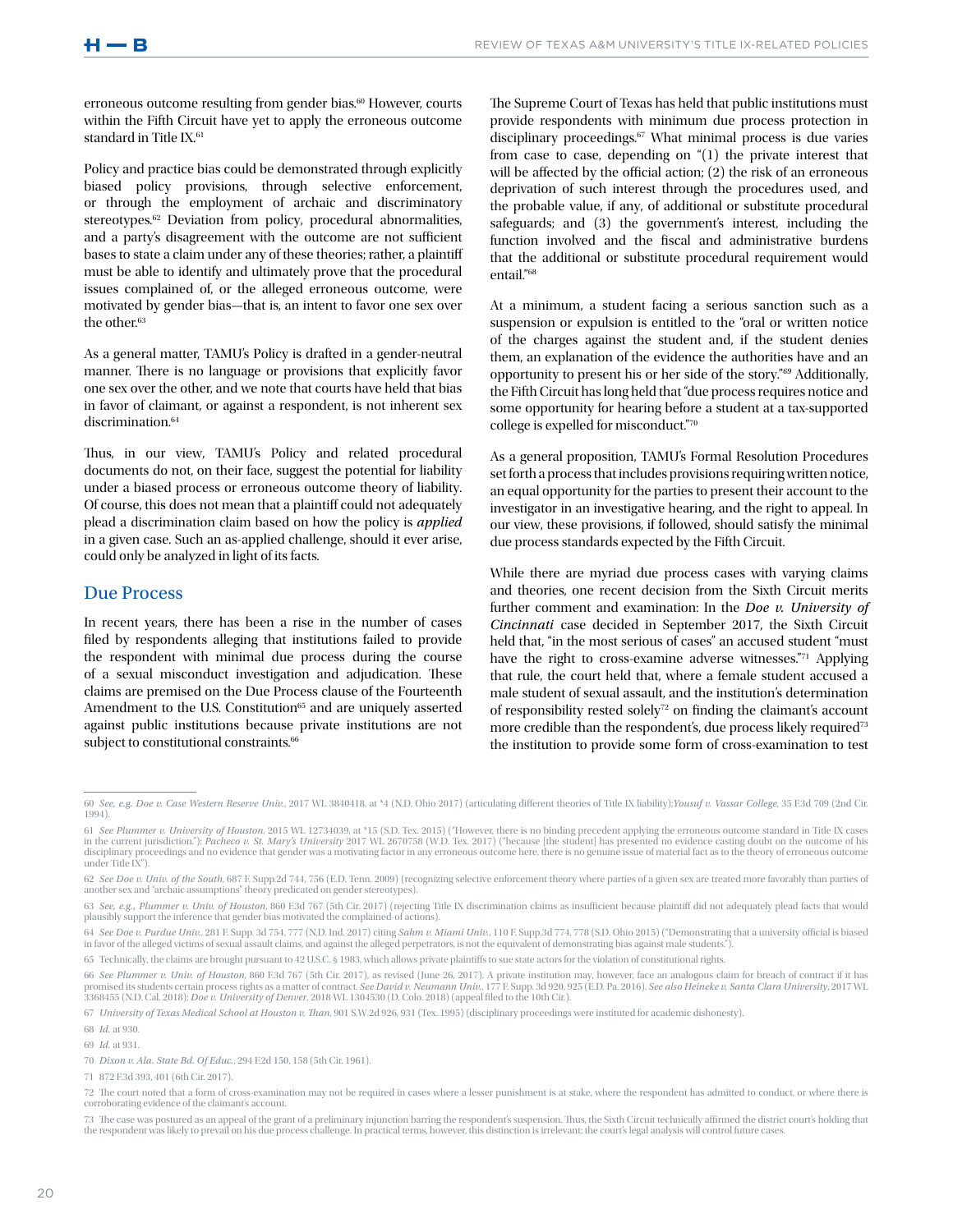the claimant's credibility.74 Consistent with its prior ruling in *Doe v. Cummins*, the court held that a circumscribed form of crossexamination, where a respondent supplied cross-examination questions to a panel, which then posed them to the claimant, is acceptable in a case where the claimant actually appears at the hearing.75 Importantly, the Fifth Circuit has not yet been required to "determine whether confrontation and cross-examination would ever be constitutionally required in student disciplinary proceedings."76

TAMU's policy does not provide a right of direct crossexamination, nor does it explain how effective cross-examination is effectuated. We understand that in practice each party is advised of the substance of the other's testimony such that he or she is able to formulate questions to be posed, but an effective form of crossexamination that satisfies the instructive holdings in *Doe* and *Cummins*, should be stated in TAMU's policies and procedures.

## CONSENSUAL RELATIONSHIP POLICIES

In an effort to meet the University's goal of developing a model Title IX program, the University has also asked us to consider a related policy matter involving romantic and sexual relationships between employees and students. Although such relationships may involve consenting adults who are both the age of majority, there are a number of factors and complexities that can sometimes make the dynamic of these relationships problematic in workplace and academic settings. For instance, romantic relationships may raise concerns in academic and business units about unfair or favorable treatment of one individual over others. Alternatively, a power differential between individuals involved in a relationship can raise questions of whether there is undue pressure on one party. The issue of a power differential also becomes relevant in circumstances where the nature or circumstances of a personal relationship give rise to reports of sexual misconduct.

For these reasons, it is becoming a more common practice for institutions of higher education—as well as employers in other industries—to set policies governing whether romantic relationships may exist, and if allowed, imposing limitations to mitigate potential conflicts, both perceived and actual. Indeed, it is important to recognize that healthy, productive relationships in academia, like most work places, are not uncommon, or *per se* criminal. Indeed, there are a number of factors, including the culture and expectations of a campus community, geography and broader community values that should be taken into consideration.

Many educational institutions that have adopted consensual relationship policies explain in their policies that there is an inherent potential for conflicts or misconduct when individuals from different levels in the educational or employment hierarchy are engaged in a relationship. These policies vary in terms of the institutions' dictates. For example, some policies impose an outright prohibition on relationships between any employee and any undergraduate student, while others modify this restriction to students that employees are responsible for evaluating or supervising. Others simply outline the risk for potential misconduct and advise against such relationships and encourage precautionary measures.

The institutional policies used as benchmarks for this review followed a similar trend. One policy imposes an outright ban on romantic or sexual relationship with undergraduate students; most prohibit romantic and sexual relationships when an individual has control over the terms and conditions over another individual's education or employment. Three policies strongly discourage romantic or sexual relationships in cases of power differentials and require reporting when such relationships exist.

TAMU's current "Improper Consensual Relationships" policy most closely aligns with this last identified benchmarked policy. TAMU's policy acknowledges that certain relationships, although apparently consensual, create actual or perceived ethical, discriminatory or harassing situations. The regulation requires an individual with educational or employment authority engaging in an improper consensual relationship to notify his or her immediate supervisor and engage in discussions about alternative arrangements.

While not explicitly stating as much, it appears the intent of this policy is to remove the opportunity for negative educational or employment impact—through alternative arrangements—that can exist due to a power differential, thereby reducing the risk of conflicts and misconduct. We recommend that TAMU consider alternative language that more explicitly states that an employee cannot have supervisory or evaluative authority over a person with whom the employee is in a romantic or sexual relationship, and that in such circumstance, the supervisory or evaluative authority must be modified. Additionally, the current policy seems to be tailored more towards University employees, and does not specifically address the applicability to undergraduate and graduate students.

TAMU should consider modifying its policy to more explicitly address employee-student relationships, including where parties are married or have entered in a domestic partnership. TAMU should decide what is appropriate for its University community. While this may not be an outright ban on employee-student relationships, being more direct about what the University expects of its employees in cases of these types of relationships can reduce the chance of misconduct and complaints.

<sup>74</sup> *Doe v. University of Cincinnati*, 872 F.3d, at 401.

<sup>75</sup> *Id.*, at 404 (citing *Doe v. Cummins*, 662 F.Appx. 437, 448 (6th Cir. 2016)).

<sup>76</sup> *Plummer v. University of Houston*, 800 F.3d 767, 775 (5th Cir. 2017).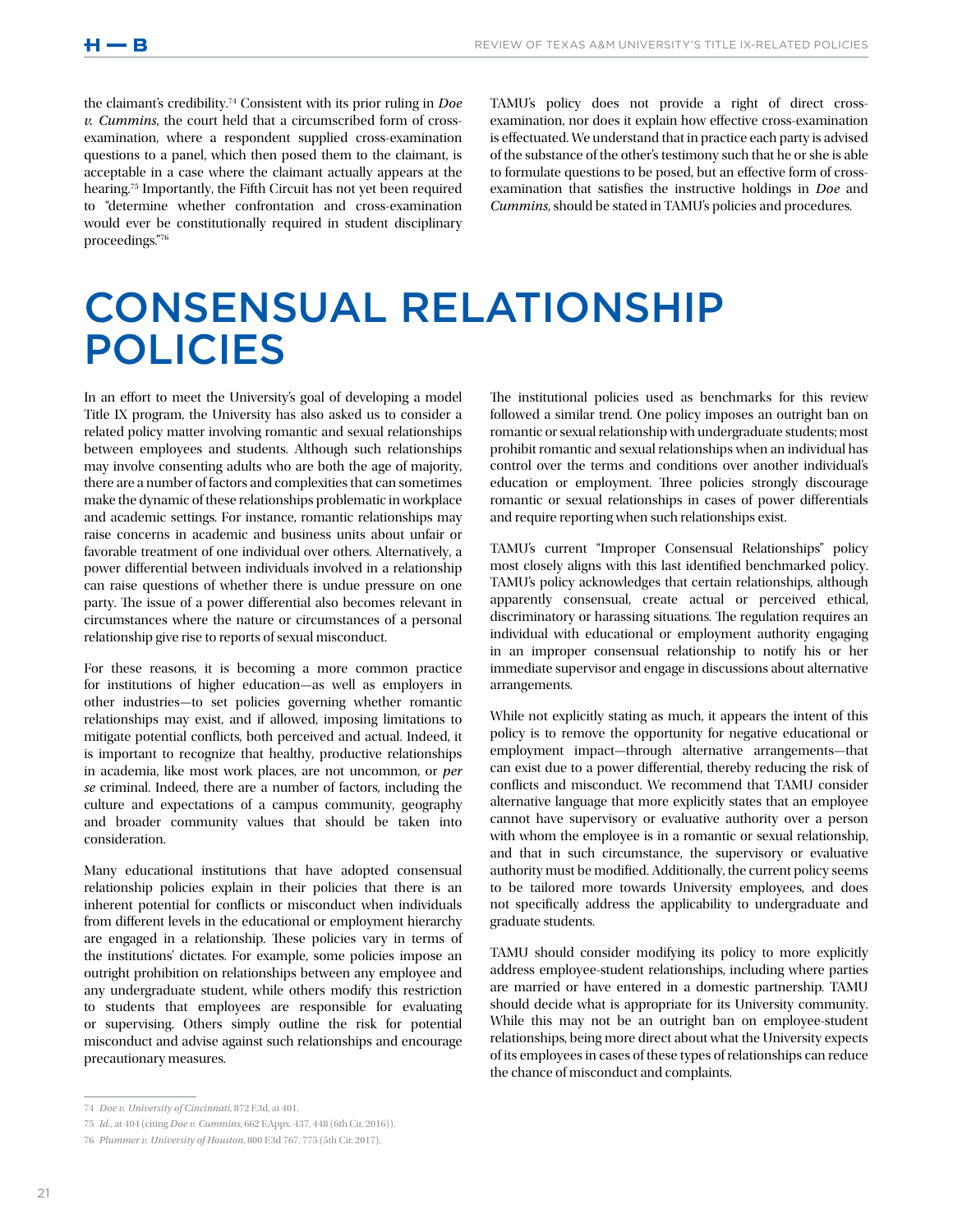## **CONCLUSION**

We appreciate that our recommendations for improvements to TAMU's Title IX-related policies are extensive, and include both substantive changes, as well as what may appear to be some pedantic suggestions. Together, both sets of recommendations will provide meaningful change in practice and help the University demonstrate its compliance with applicable guidance and legal requirements.

In the short term, we believe that TAMU can fine-tune its existing policies to expeditiously address a number of the issues we have identified in this report. However, we also recommend that TAMU consider these recommendations in the context of a longer-range strategy that may include:

- ǃ Overhauling the structure of TAMU's Title IX-related policies by consolidating all relevant provisions in an omnibus policy in effort to improve clarity and ease of access for faculty, staff and students;
- ǃ Streamlining reporting obligations for responsible employees;
- ǃ Redefining the role of the Title IX Coordinator and clarifying the resources and authority available to ensure compliance and execution of the critical functions of the role; and
- ǃ Establishing an ongoing and collaborative process for evaluating policy improvements on a regular basis.

By approaching our recommendations in the short-term, Texas A&M University can provide immediate and meaningful improvements in its policies and processes that will benefit its community in the fall semester, while working towards broader policy changes that can be implemented after thoughtful consideration and development. Ultimately, it is these latter changes that will help the University meet its goal by elevating its Title IX program to one that not only betters serves its own community, but raises the bar for other institutions.